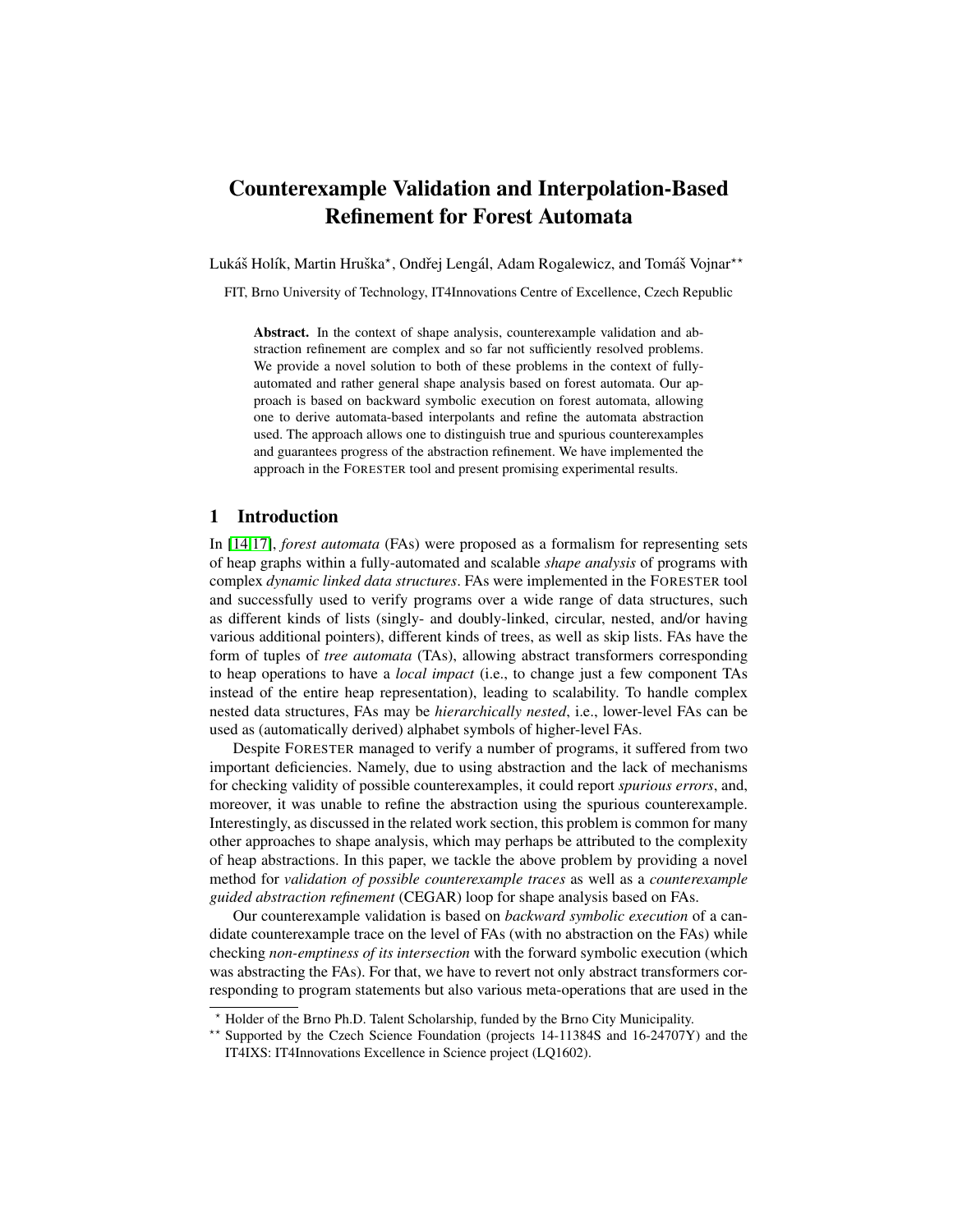forward symbolic execution and that significantly influence the way sets of heap configurations are represented by FAs. In particular, this concerns *folding* and *unfolding* of nested FAs (which we call *boxes*) as well as *splitting*, *merging*, and *reordering* of component TAs, which is used in the forward run for the following two reasons: to prevent the number of component TAs from growing and to obtain a canonic FA representation.

If the above meta-operations were not reverted, we would not only have problems in reverting some program statements but also in intersecting FAs obtained from the forward and backward run. Indeed, the general problem of checking emptiness of intersection of FAs that may use different boxes and different component TAs (i.e., intuitively, different decompositions of the represented heap graphs) is open. When we carefully revert the mentioned operations, it, however, turns out that the FAs obtained in the forward and backward run use *compatible* decomposition and hierarchical structuring of heap graphs, and so checking emptiness of their intersection is possible. Even then, however, the intersection is not trivial as the boxes obtained in the backward run may represent smaller sets of sub-heaps, and hence we cannot use boxes as symbols and instead have to perform the intersection *recursively* on the boxes as well.

Our abstraction on FAs is a modification of the so-called *predicate language abstraction* [\[10\]](#page-17-2). This particular abstraction collapses those states of component TAs that have non-empty intersection with the same predicate languages, which are obtained from the backward execution. We show that, in case the intersection of the set of configurations of the above described forward and backward symbolic runs is empty, we can derive from it an *automata interpolant* allowing us to get more predicate languages and to refine the abstraction such that progress of the CEGAR loop is guaranteed (in the sense that we do not repeat the same abstract forward run).

We have implemented the proposed approach in FORESTER and tested it on a number of small but challenging programs. Despite there is, of course, a lot of space for further optimisations, the experimental results are very encouraging. FORESTER can now not only verify correct programs with complex dynamic data structures but also reliably report errors in such programs. For some classes of dynamic data structures (notably skip lists), FORESTER is, to the best of our knowledge, the only tool that can provide both sound verification as well as reliable error reporting in a fully automated analysis (i.e., no manually provided heap predicates, no invariants, etc.). Moreover, for some classes of programs (e.g., various kinds of doubly-linked lists, trees, and nested lists), the only other tool that we are aware to be able to provide such functionality is our older automata-based tool [\[7\]](#page-17-3), which is, however, far less scalable due to the use of a monolithic heap encoding based on a single TA. Finally, the refinement mechanism we introduced allowed us to verify some programs that were before out of reach of FORESTER due to handling finite domain data stored in the heap (which can be used by the programs themselves or introduced by tagging selected elements in dynamic data structures when checking properties such as sortedness, reordering, etc.).

# 2 Related Work

Many different approaches to shape analysis have been proposed, using various underlying formalisms, such as logics [\[18](#page-18-0)[,25](#page-18-1)[,27](#page-18-2)[,21](#page-18-3)[,9](#page-17-4)[,24\]](#page-18-4), automata [\[7,](#page-17-3)[12,](#page-17-5)[14,](#page-17-0)[17,](#page-17-1)[8\]](#page-17-6), graphs [\[11,](#page-17-7)[13\]](#page-17-8), or graph grammars [\[15\]](#page-17-9). Apart from the underlying formalisms, the approaches differ in their degree of automation, in the heap structures they can handle, and in their scalability. The shape analysis based on forest automata proposed in [\[17\]](#page-17-1) that we build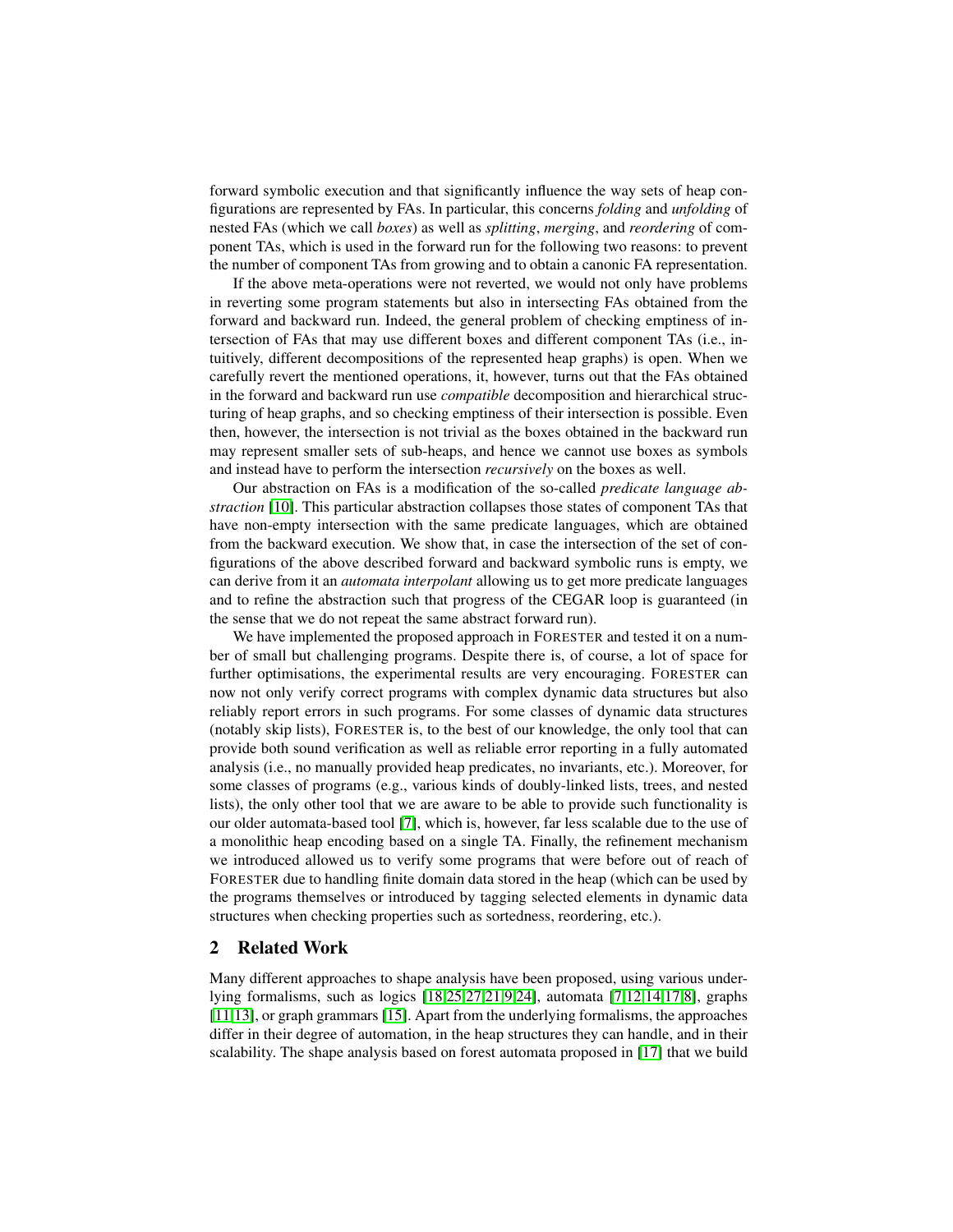on in this paper belongs among the most general, fully automated approaches, still having decent scalability.

As noted also in the recent work [\[2\]](#page-17-10), a common weakness of the current approaches to shape analysis is a lack of proper support for checking spuriousness of counterexample traces, possibly followed by automated refinement of the employed abstraction. This is exactly the problem that we tackle in this paper. Below, we characterize previous attempts on the problem and compare our approach with them.

The work [\[4\]](#page-17-11) adds a CEGAR loop on top of the TVLA analyzer [\[25\]](#page-18-1), which is based on *3-valued predicate logic with transitive closure*. The refinement is, however, restricted to adding more pointer variables and/or data fields of allocated memory cells to be tracked only (together with combining the analysis with classic predicate analysis on data values). The analysis assumes the other necessary heap predicates (i.e., the socalled core and instrumentation relations in terms of [\[25\]](#page-18-1)) to be fixed in advance and not refined. The work [\[20\]](#page-18-5) also builds on TVLA but goes further by learning more complex instrumentation relations using inductive logic programming. The core relations are still fixed in advance though. Compared with both of these works, we do not assume any predefined fixed predicates. Moreover, the approach of [\[20\]](#page-18-5) is not CEGAR-based it refines the abstraction whenever it hits a possible counterexample in which some loss of precision happened, regardless of whether the counterexample is real or not.

In [\[23\]](#page-18-6), a CEGAR-based approach was proposed for automated refinement of the so-called *Boolean heap abstraction* using disjunctions of universally quantified Boolean combinations of first-order predicates with free variables and transitive closure. Unlike our work, the approach assumes the analyzed programs to be annotated by procedure contracts and representation invariants of data structures. New predicates are inferred using finite-trace weakest preconditions on the annotations, and hence new predicates with reachability constraints can only be inferred via additional heuristic widening on the inferred predicates. Moreover, the approach is not appropriate for handling nested data structures, such as lists of lists, requiring nested reachability predicates.

In the context of approaches based on *separation logic*, several attempts to provide counterexample validation and automated abstraction refinement have appeared. In [\[3\]](#page-17-12), the SLAYER analyzer was extended by a method to check spuriousness of counterexample traces via bounded model checking and SMT. Unlike our work, the approach may, however, fail in recognising that a given trace represents a real counterexample. Moreover, the associated refinement can only add more predicates to be tracked from a pre-defined set of such predicates. In [\[2\]](#page-17-10), another counterexample analysis for the context of separation logic was proposed within a computation loop based on the Impact algorithm [\[19\]](#page-18-7). The approach uses bounded backwards abduction to derive socalled spatial interpolants and to distinguish between real and spurious counterexample traces. It allows for refinement of the predicates used but only by extending them by data-related properties. The basic predicates describing heap shapes are provided in advance and fixed. Another work based on backwards abduction is [\[5\]](#page-17-13). The work assumes working with a parametrized family of predicates, and the refinement is based on refining the parameter. Three concrete families of this kind are provided, namely, singly-linked lists in which one can remember bigger and bigger multisets of chosen data values, remember nodes with certain addresses, or track ordering properties. The basic heap predicates are again fixed. The approach does not guarantee recognition of spurious and real counterexamples nor progress of the refinement.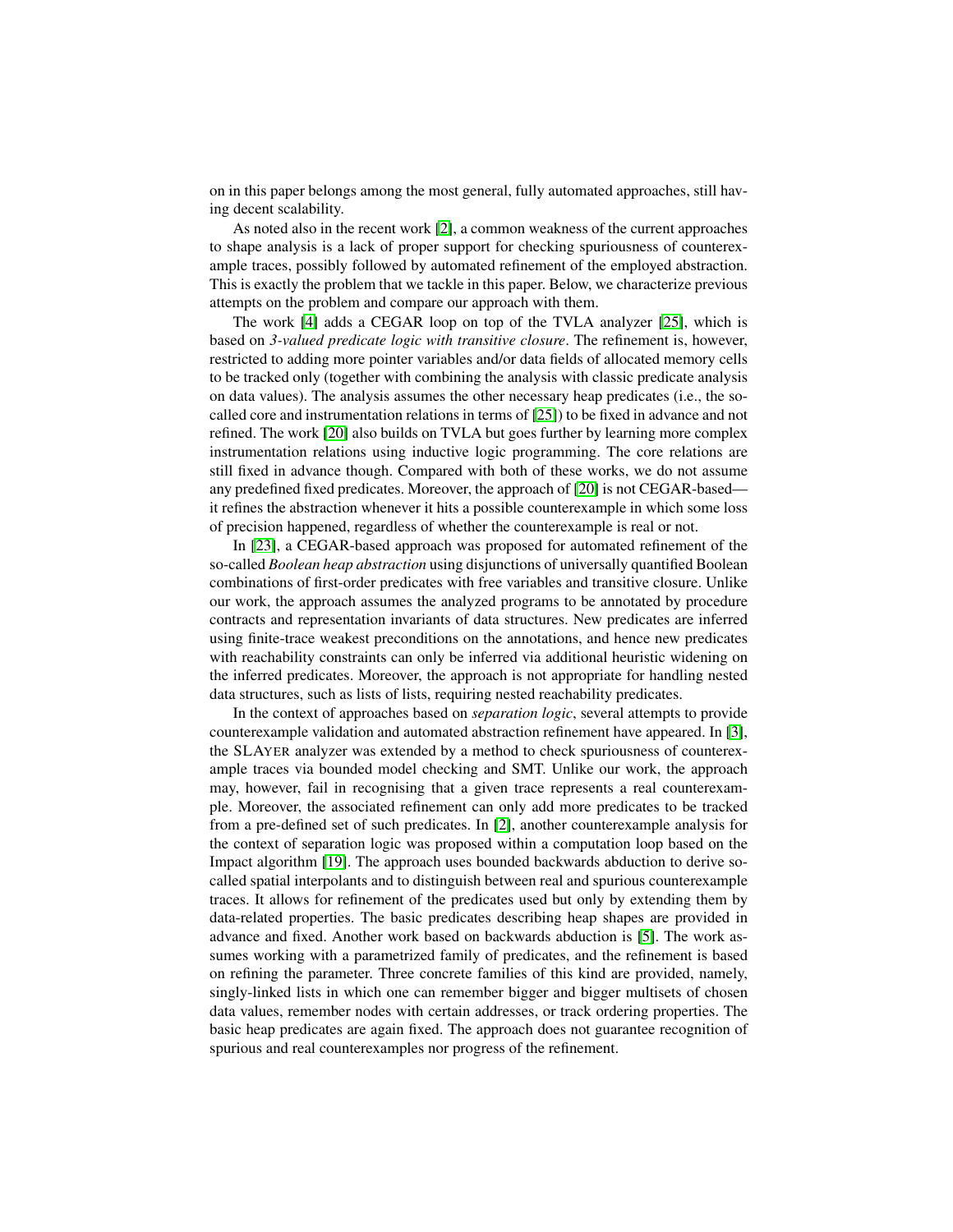Unlike our approach, none of the so-far presented works is based on automata, and all of the works require some fixed set of shape predicates to be provided in advance. Among *automata-based approaches*, counterexample analysis and refinement was used in [\[7\]](#page-17-3) (and also in some related, less general approaches like [\[6\]](#page-17-14)). In that case, however, a single tree automaton was used to encode sets of memory configurations, which allowed standard abstraction refinement from abstract regular (tree) model checking [\[10\]](#page-17-2) to be used. On the other hand, due to using a single automaton, the approach did not scale well and had problems with some heap transformations.

The basic formalism of forest automata using fixed abstraction and user-provided database of boxes was introduced in [\[14\]](#page-17-0). We later extended the basic framework with automatic learning of boxes in [\[17\]](#page-17-1). The work [\[1\]](#page-17-15) added ordering relations into forest automata to allow verification of programs whose safety depends on relations among data values from an unbounded domain. In [\[14](#page-17-0)[,17\]](#page-17-1), we conjectured that counterexample validation and abstraction refinement should be possible in the context of forest automata too. However, only now, do we show that this is indeed the case, but also that much more involved methods than those of [\[10\]](#page-17-2) are needed.

#### 3 Forest Automata and Heaps

We consider sequential non-recursive C programs, operating on a set of pointer variables and the heap, using standard statements and control flow constructs. Heap cells contain zero or several pointer or data fields.

Configurations of the considered programs consist of memory-allocated data and an assignment of variables. *Heap memory* can be viewed as a (directed) graph whose nodes correspond to allocated memory cells. Every node contains a set of named pointer and data fields. Each pointer field points to another node (we model the NULL and undefined locations as special memory nodes pointed by variables NULL and undef, respectively), and the same holds for pointer variables of the program. Data fields of memory nodes hold a data value. We use the term *selector* to talk both about pointer and data fields. For simplification, we model data variables as pointer variables pointing to allocated nodes that contain a single data field with the value of the variable, and therefore consider only pointer variables hereafter.

We represent heap memory by partitioning it into a tuple of trees, the so-called *forest*. The leaves of the trees contain information about roots of which trees they should be merged with to recover the original heap. Our *forest automata* symbolic representations of sets of heaps is based on representing sets of forests using tuples of tree automata.

Let us now formalize these ideas. In the following, we use  $f : A \rightarrow B$  to denote a partial function from A to B (also viewed as a total function  $f : A \to (B \cup {\{\top\}}),$ assuming that  $\top \notin B$ ). We also assume a bounded data domain  $\mathbb{D}$ .

*Graphs and Heaps.* Let Γ be a finite set of *selectors* and Ω be a finite set of *references* s.t.  $\Omega \cap \mathbb{D} = \emptyset$ . A *graph g* over  $\langle \Gamma, \Omega \rangle$  is a tuple  $\langle V_g, \text{next}_g \rangle$  where  $V_g$  is a finite set of *nodes* and  $\text{next}_g : \Gamma \to (V_g \to (V_g \cup \Omega \cup \mathbb{D}))$  maps each selector  $a \in \Gamma$  to a partial mapping next<sub>a</sub>( $a$ ) from nodes to nodes, references, or data values. References and data values are treated as special terminal nodes that are not in the set of regular nodes, i.e.,  $V_g \cap (\Omega \cup \mathbb{D}) = \emptyset$ . For a graph g, we use  $V_g$  to denote the nodes of g, and for a selector  $a \in \Gamma$ , we use  $a_g$  to denote the mapping next<sub>g</sub>(a). Given a finite set of variables X, a *heap* h over  $\langle \Gamma, \mathbb{X} \rangle$  is a tuple  $\langle V_h, \text{next}_h, \sigma_h \rangle$  where  $\langle V_h, \text{next}_h \rangle$  is a graph over  $\langle \Gamma, \emptyset \rangle$ and  $\sigma_h : \mathbb{X} \to V_h$  is a (total) map of variables to nodes.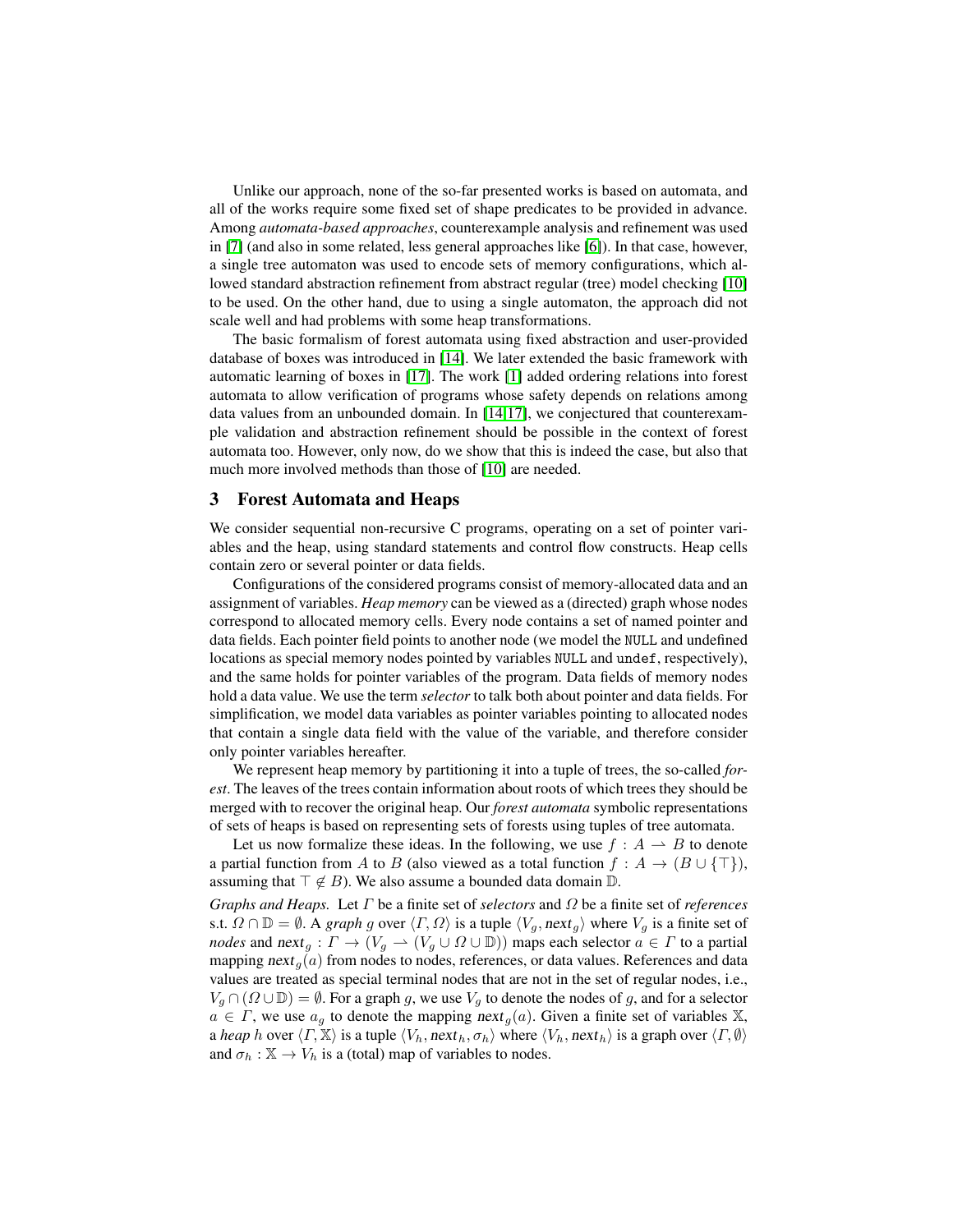*Forest representation of heaps.* A graph t is a *tree* if its nodes and pointers (i.e., not references nor data fields) form a tree with a unique root node, denoted  $root(t)$ . A *forest* over  $\langle \Gamma, \mathbb{X} \rangle$  is a pair  $\langle t_1 \cdots t_n, \sigma_f \rangle$  where  $t_1 \cdots t_n$  is a sequence of trees over  $\langle \Gamma, \{\overline{1}, \ldots, \overline{n}\}\rangle$  and  $\sigma_f$  is a (total) mapping  $\sigma_f : \mathbb{X} \to \{\overline{1}, \ldots, \overline{n}\}.$  The elements in  $\{\overline{1}, \ldots, \overline{n}\}$  are called *root references* (note that *n* must be the number of trees in the forest). A forest  $\langle t_1 \cdots t_n, \sigma_f \rangle$  over  $\langle \Gamma, \mathbb{X} \rangle$  represents a heap over  $\langle \Gamma, \mathbb{X} \rangle$ , denoted  $\otimes \langle t_1 \cdots t_n, \sigma_f \rangle$ , obtained by taking the union of the trees of  $t_1 \cdots t_n$  (assuming w.l.o.g. that the sets of nodes of the trees are disjoint), connecting root references with the corresponding roots, and mapping every defined variable  $x$  to the root of the tree indexed by x. Formally,  $\otimes \langle t_1 \cdots t_n, \sigma_f \rangle$  is the heap  $h = \langle V_h, \text{next}_h, \sigma_h \rangle$  defined by (i)  $V_h = \bigcup_{i=1}^n V_{t_i}$ , and (ii) for  $a \in \Gamma$  and  $v \in V_{t_k}$ , if  $a_{t_k}(v) \in \{\overline{1}, \ldots, \overline{n}\}$ then  $a_h(v) = root(t_{a_{t_k}(v)})$  else  $a_h(v) = a_{t_k}(v)$ , and finally (iii) for every  $x \in \mathbb{X}$ ,  $\sigma_h(x) = root(t_{\sigma_f(x)}).$ 

#### <span id="page-4-1"></span>3.1 Forest Automata

A forest automaton is essentially a tuple of tree automata accepting a set of tuples of trees that represents a set of graphs via their forest decomposition, associated with a mapping of variables to root references.

*Tree automata.* A (finite, non-deterministic) *tree automaton* (TA) over  $\langle \Gamma, \Omega \rangle$  is a triple  $A = (Q, q_0, \Delta)$  where Q is a finite set of *states* (we assume  $Q \cap (\mathbb{D} \cup \Omega) = \emptyset$ ),  $q_0 \in Q$ is the *root state* (or initial state), denoted  $root(A)$ , and  $\Delta$  is a set of *transitions*. Each transition is of the form  $q \to \overline{a}(q_1,\ldots,q_m)$  where  $m \geq 0, q \in Q, q_1,\ldots,q_m \in$  $(Q \cup \Omega \cup \mathbb{D})^1$  $(Q \cup \Omega \cup \mathbb{D})^1$ , and  $\overline{a} = a^1 \cdots a^m$  is a sequence of different symbols from  $\Gamma$ .

Let t be a tree over  $\langle \Gamma, \Omega \rangle$ , and let  $A = (Q, q_0, \Delta)$  be a TA over  $\langle \Gamma, \Omega \rangle$ . A *run* of A over t is a total map  $\rho: V_t \to Q$  where  $\rho(root(t)) = q_0$  and for each node  $v \in V_t$  there is a transition  $q \to \overline{a}(q_1,\ldots,q_m)$  in  $\Delta$  with  $\overline{a} = a^1 \cdots a^m$  such that  $\rho(v) = q$  and for all  $1 \leq i \leq m$ , we have (i) if  $q_i \in Q$ , then  $a_t^i(v) \in V_t$  and  $\rho(a_t^i(v)) = q_i$ , and (ii) if  $q_i \in \Omega \cup \mathbb{D}$ , then  $a_t^i(v) = q_i$ . We define the *language* of A as  $L(A) = \{t \mid \text{there is a run of } A \text{ over } t\}$ , and the language of a state  $q \in Q$  as  $L(A,q) = L((Q,q,\Delta)).$ 

*Forest automata.* A *forest automaton* (FA) over  $\langle \Gamma, \mathbb{X} \rangle$  is a tuple of the form  $F =$  $\langle A_1 \cdots A_n, \sigma \rangle$  where  $A_1 \cdots A_n$ , with  $n \geq 0$ , is a sequence of TAs over  $\langle \Gamma, \{1, \ldots, \overline{n}\} \rangle$ whose sets of states  $Q_1, \ldots, Q_n$  are mutually disjoint, and  $\sigma : \mathbb{X} \to \{\overline{1}, \ldots, \overline{n}\}$  is a mapping of variables to root references. A forest  $\langle t_1 \cdots t_n, \sigma_f \rangle$  over  $\langle \Gamma, \mathbb{X} \rangle$  is *accepted* by F iff  $\sigma_f = \sigma$  and there are runs  $\rho_1, \ldots, \rho_n$  such that for all  $1 \leq i \leq n$ ,  $\rho_i$  is a run of  $A_i$  over  $t_i$ . The *language* of F, denoted as  $L(F)$ , is the set of heaps over  $\langle \Gamma, \mathbb{X} \rangle$ obtained by applying  $\otimes$  on forests accepted by F.

*Cut-points and the dense form.* A *cut-point* of a heap h is its node that is either pointed by some variable or is a target of more than one selector edge. The roots of forests that are not cut-points in the represented heaps are called *false roots*. A forest automaton is *dense* if its accepted forests do not have false roots. Each forest automaton can be transformed into a set of dense forest automata that together have the same language

<span id="page-4-0"></span><sup>&</sup>lt;sup>1</sup> For simplicity, data values and references are used as special leaf states accepting the data values and references they represent, instead of having additional leaf transitions to accept them.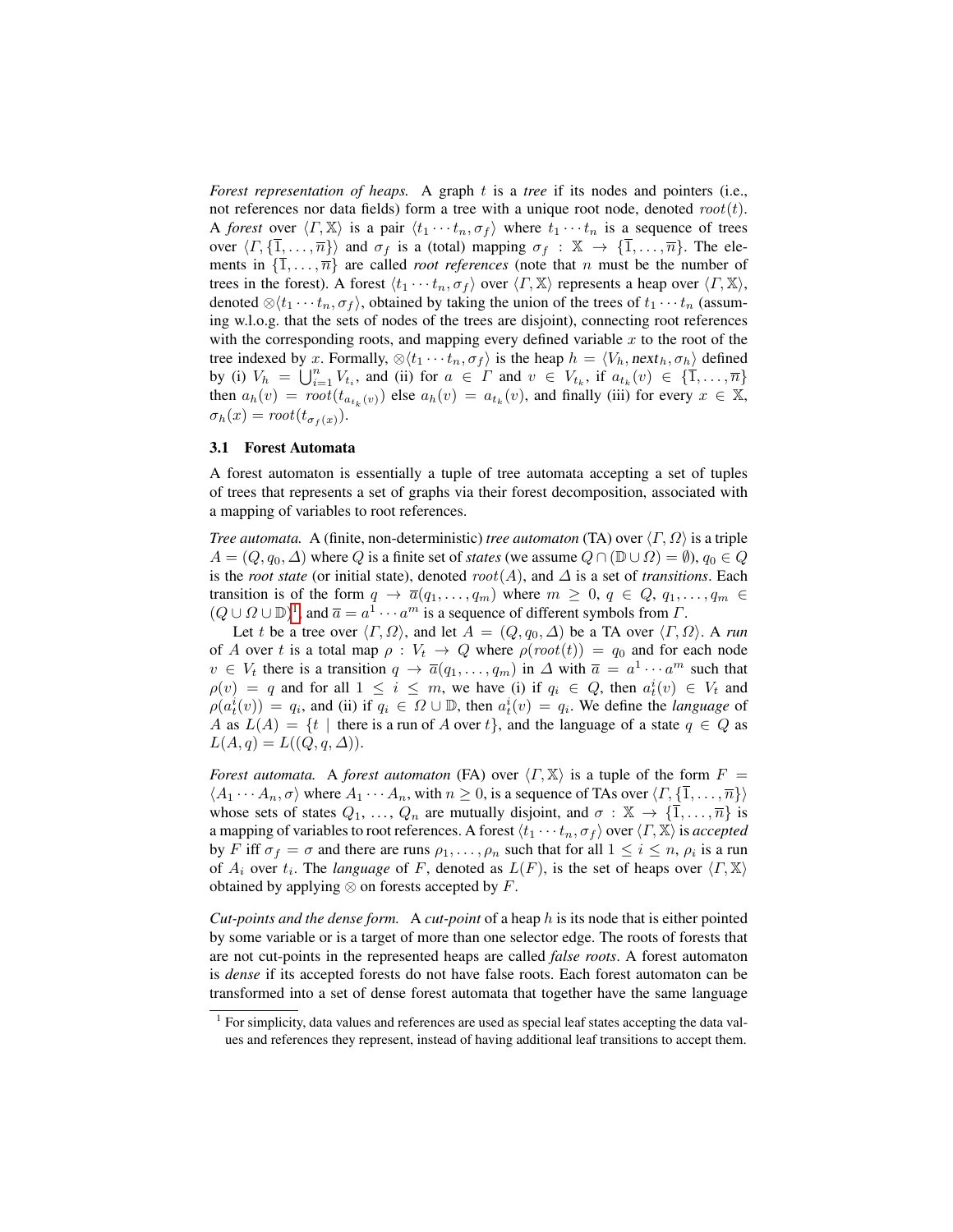as the original. This property is a part of canonicity, which can be achieved by normalization, introduced in [\[14\]](#page-17-0) for the purpose of checking entailment of forest automata. A transformation to the dense form is essential in the symbolic execution of a program.

#### 3.2 Boxes

Forest automata, as defined in Sec. [3.1,](#page-4-1) can represent heaps with cut-points of an unbounded in-degree as, e.g., in singly-linked lists (SLLs) with head/tail pointers (indeed there can be any number of references from leaf nodes to a certain root). The basic definition of FAs cannot, however, deal with heaps with an unbounded number of cut-points since this would require an unbounded number of TAs within FAs. An example of such a set of heaps is the set of all doubly-linked lists (DLLs) of an arbitrary length, where each internal node is a cut-point. The solution provided in [\[14\]](#page-17-0) is to allow FAs to use other nested FAs, called *boxes*, as symbols to "hide" recurring subheaps and in this way eliminate cut-points. The alphabet of a box itself may also include boxes, these boxes are, however, required to form a finite hierarchy—they cannot be recursively nested. The language of a box is a set of heaps over two special variables, in and out, which correspond to the input and the output port of the box. For simplicity of presentation, we give only a simplified version of boxes; see [\[14\]](#page-17-0) for a more general definition that allows boxes with an arbitrary number of output ports.

A *nested forest automaton* over  $\langle \Gamma, \mathbb{X} \rangle$  is an FA over  $\langle \Gamma \cup \mathcal{B}, \mathbb{X} \rangle$  where B is a finite set of *boxes*. A *box* B over  $\Gamma$  is a nested FA  $\langle A_1 \cdots A_n, \sigma_{\square} \rangle$  over  $\langle \Gamma, \{\text{in}, \text{out}\}\rangle$  such that  $\sigma_{\Box}$ (in)  $\neq \sigma_{\Box}$ (out) and  $A_1 \cdots A_n$  do not contain an occurrence of B (even a nested one). Unless stated otherwise, the FAs in the rest of the paper are nested.

In the case of a nested FA F, we need to distinguish between its language  $L(F)$ , which is a set of heaps over  $\langle \Gamma \cup \mathcal{B}, \mathbb{X} \rangle$ , and its *semantics*  $\llbracket F \rrbracket$ , which is a set of heaps over  $\langle \Gamma, \mathbb{X} \rangle$  that emerges when all boxes in the heaps of the language are recursively unfolded in all possible ways. Formally, given heaps  $h$  and  $h'$ , the heap  $h'$  is an *unfolding* of h if there is an edge  $(B, u, v) \in \text{next}_h$  with a box  $B = \langle A_1 \cdots A_n, \sigma \rangle$  in h, such that  $h'$  can be constructed from h by substituting  $(B, u, v)$  with some  $h_B \in [B]$ <br>such that  $\tau_{\text{min}}(x) = u$  and  $\tau_{\text{min}}(x) = v$ . The substitution is done by removing such that  $\sigma_{\Box}(\text{in}) = u$  and  $\sigma_{\Box}(\text{out}) = v$ . The substitution is done by removing  $(B, u, v)$  from h and uniting the heap-graph of h with that of  $h_B$ . We then write  $h \rightsquigarrow_{(B,u,v)/h_B} h'$ , or only  $h \rightsquigarrow h'$  if the precise edge  $(B, u, v)$  and heap  $h_B$  are not relevant. We use <sup>~</sup> to denote the reflexive transitive closure of ~>. The *semantics* of F, written as  $[[F]]$ , is the set of all heaps  $h'$  over  $\langle \Gamma, \mathbb{X} \rangle$  for which there is a heap h in  $L(F)$  such that  $h \cup_{h \in \mathbb{R}}^* h'$  $L(F)$  such that  $\overline{h} \rightsquigarrow^* h'.$ 

#### 4 Program Semantics

The dynamic behaviour of a program is defined by its control flow graph, a mapping  $p$ :  $\mathbb{T} \to (\mathbb{L} \times \mathbb{L})$  where  $\mathbb{T}$  is a set of program statements, and  $\mathbb{L}$  is a set of program locations. Statements are partial functions  $\tau : \mathbb{H} \to \mathbb{H}$  where  $\mathbb{H}$  is the set of heaps over the selectors  $\Gamma$  and variables  $\mathbb X$  occurring in the program, which are used as representations of program configurations. The initial configuration is  $h_{\text{init}} = \langle \emptyset, \emptyset, \emptyset \rangle$ . We assume that statements are indexed by their line of code, so that no two statements of a program are equal. If  $p(\tau) = (\ell, \ell')$ , then the program p can move from  $\ell$  to  $\ell'$  while modifying the heap h at location  $\ell$  into  $\tau(h)$ . We assume that X contains a special variable pc that always evaluates to a location from  $\mathbb{L}$ , and that every statement updates its value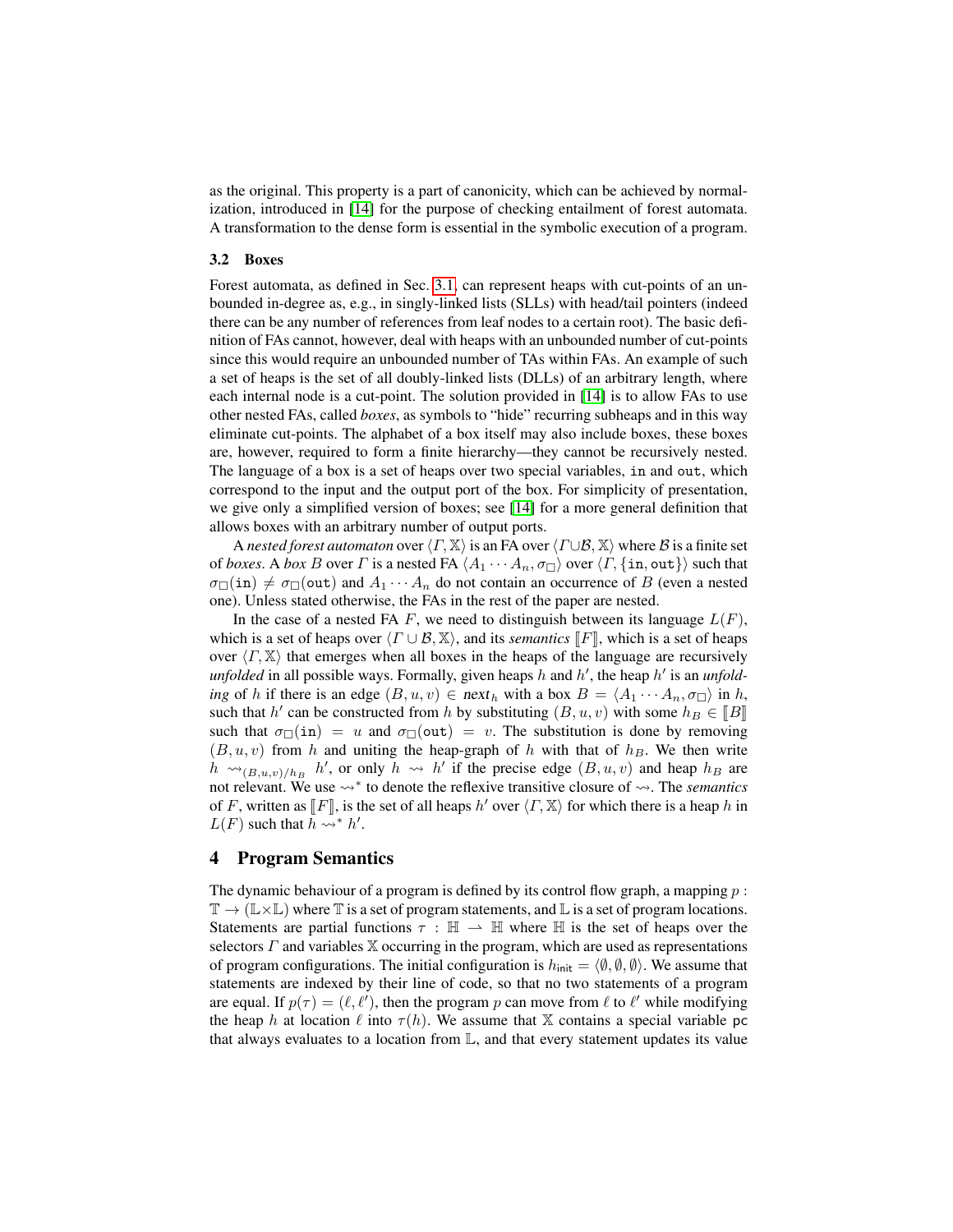according to the target location. Note that a single program location can have multiple succeeding program locations (which corresponds, e.g., to conditional statements), or no successor (which corresponds to exit points of a program). We use  $src(\tau)$  to denote  $\ell$ and  $tgt(\tau)$  to denote  $\ell'$  in the pair above. Every program p has a designated location  $\ell_{\text{init}}$  called its *entry point* and  $\ell_{\text{err}} \in \mathbb{L}$  called the error location<sup>[2](#page-6-0)</sup>.

A *program path*  $\pi$  in p is a sequence of statements  $\pi = \tau_1 \cdots \tau_n \in \mathbb{T}^*$  such that  $src(\tau_1) = \ell_{init}$ , and, for all  $1 < i \leq n$ , it holds that  $src(\tau_i) = \text{tgt}(\tau_{i-1})$ . We say that  $\pi$  is *feasible* iff  $\tau_n \circ \cdots \circ \tau_1(h_{\text{init}})$  is defined. The program p is safe if it contains no feasible program path with  $tgt(\tau_n) = \ell_{err}$ . In the following, we fix a program p with locations  $\mathbb{L}$ , variables  $\mathbb{X}$ , and selectors  $\Gamma$ .

#### <span id="page-6-1"></span>5 Symbolic Execution with Forest Automata

Safety of the program  $p$  is verified using symbolic execution in the domain  $\mathbb F$  of forest automata over  $\langle \Gamma, \mathbb{X} \rangle$ . The program is executed symbolically by iterating abstract execution of program statements and a generalization step. These high-level operations are implemented as sequences of atomic operations and splitting. Atomic operations are functions of the type  $o : \mathbb{F} \to \mathbb{F}$ . Splitting splits a forest automaton F into a set S of forest automata such that  $[[F]] = \bigcup_{F' \in \mathcal{S}} [[F']]$ . Splitting is necessary for some operations since forget automate are not closed under union i.e., some sets of beens expressible by since forest automata are not closed under union, i.e., some sets of heaps expressible by a finite union of forest automata are not expressible by a single forest automaton.

To show an example of sets of heaps not expressible using a single FA, assume that the statement  $x = y \rightarrow$ sel is executed on a forest automaton that encodes cyclic singly linked lists of an arbitrary length where y points to the head of the list. If the list is of length 1, then x will, after execution of the statement, point to the same location as y. If the list is longer, x and y will point to different locations. In the former case, the configuration has a single tree component, with both variables pointing to it. In the latter case, the two variables point to two different components. These two configurations cannot be represented using a single forest automaton.

The symbolic execution explores the program's *abstract reachability tree* (ART). Elements of the tree are forest automata corresponding to sets of reachable configurations at particular program locations. The tree is rooted by the forest automaton  $F_{\text{init}}$  s.t.  $\Vert F_{\text{init}} \Vert = \lbrace h_{\text{init}} \rbrace$ . Every other node is a result of an application of an atomic operation or a split on its parent, and the applied operation is recorded on the tree edge between the two. The atomic operation corresponds to one of the following: symbolic execution of an effect of a program statement, generalization, or an auxiliary meta-operation that modifies the FAs while keeping its semantics (e.g., connects or cuts its components). Splitting appears in the tree as a node with several children connected via edges labelled by a special operation split. The said operations are described in more detail in Sec. [7.](#page-10-0)

The tree is expanded starting from the root as follows: First, a symbolic configuration in the parent node is generalized by iterating the following three operations: (i) transformation to the dense form, (ii) application of regular abstraction over-approximating sets of sub-graphs between cut-points of the represented heaps, (iii) folding

<span id="page-6-0"></span><sup>2</sup> For simplification, we assume checking the error line (un-)reachability property only, which is, anyway, sufficient in most practical cases. For detection of garbage (which is not directly expressible as line reachability), we can extend the formalism and check for garbage after every command, and if a garbage is found, we jump to  $\ell_{err}$ .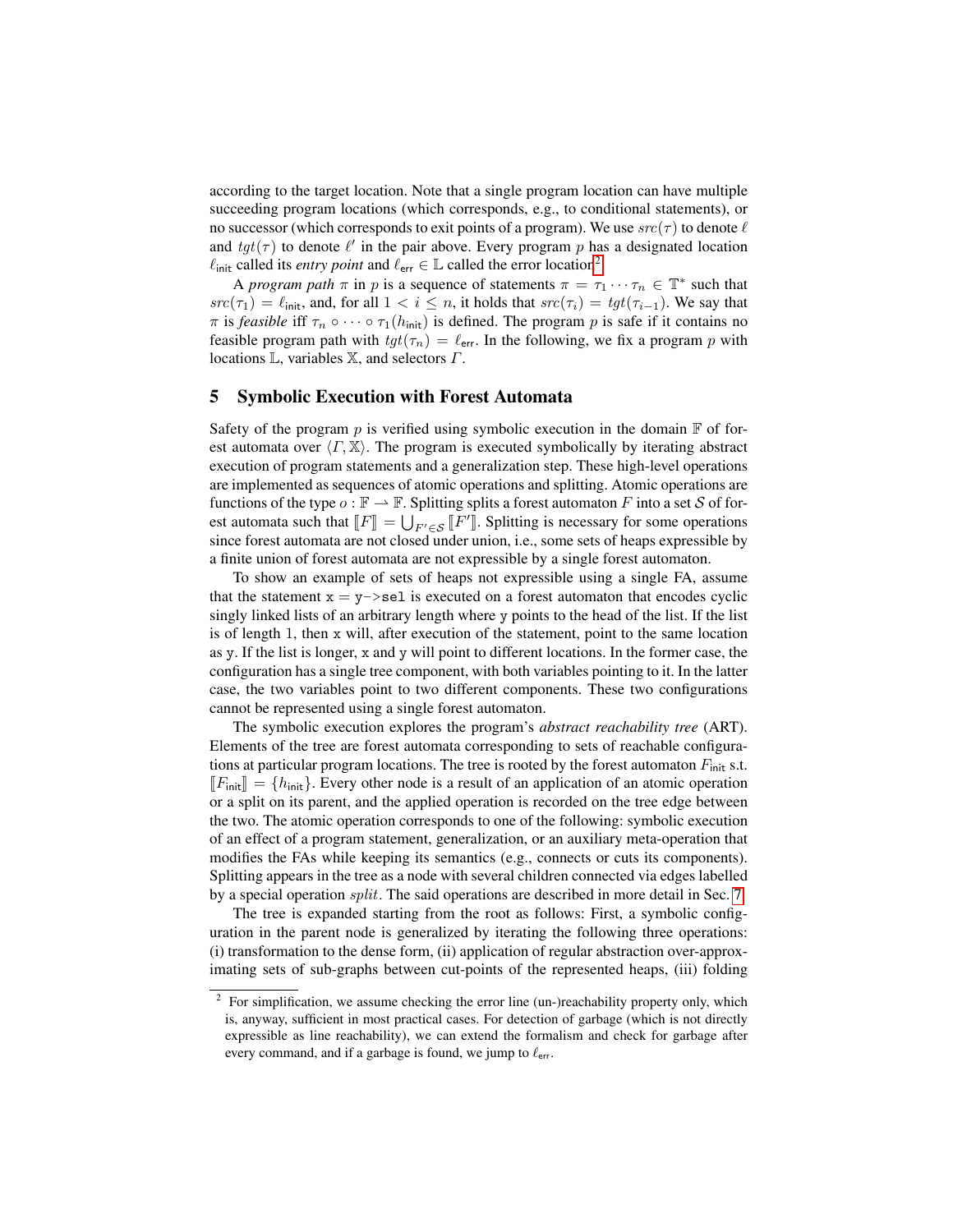boxes to decrease the number of cut-points in the represented heaps, until fixpoint. The transformation into the dense form is performed in order to obtain the most general abstraction in the subsequent step. A configuration where one more loop of the transformation-abstraction-folding sequence has no further effect is called *stable*. Operations implementing effects of statements are then applied on stable configurations. Exploration of a branch is terminated if its last configuration is entailed by a symbolic configuration with the same program location reached previously elsewhere in the tree.

A *symbolic path* is a path between a node and one of its descendants in the ART, i.e., a sequence of FAs and operations  $\omega = F_0 \omega_1 F_1 \dots \omega_n F_n$  such that  $F_i = \omega_i (F_{i-1})$ . A *forward run* is a symbolic path where  $F_0 = F_{\mathsf{init}}$ . We write  $\omega_i$  to denote the prefix of  $\omega$ ending by  $F_i$  and  $_i\omega$  to denote its suffix from  $F_i$ . A forward run that reaches  $\ell_{\sf err}$  is called an *abstract counterexample*. We associate every operation  $o$  with its *exact semantics*  $\hat{o}$ , defined as  $\hat{o}(H) = \bigcup_{h \in H} \{\tau(h)\}\$ if o implements the program statement  $\tau$ , and as the identity for all other operations (operations implementing generalization, splitting, etc.), for a set of heaps H. The *exact execution* of  $\omega$  is a sequence  $h_0 \cdots h_n$  such that  $h_0$  ∈  $[[F_0]]$  and  $h_i$  ∈  $\hat{o}(\lbrace h_{i-1} \rbrace) \cap [[F_i]]$  for  $0 < i \leq n$ . We say that  $\omega$  is *feasible* if it has an exact execution, otherwise it is *infeasible/spurious*. The atomic operations are either semantically precise, or over-approximate their exact semantics, i.e., it always holds that  $\hat{o}(\llbracket F \rrbracket) \subseteq \llbracket o(F) \rrbracket$ . Therefore, if the exploration of the program's ART finds no abstract counterexample, there is no exact counterexample, and the program is safe.

The regular abstraction mentioned above is based on over-approximating sets of reachable configurations using some of the methods described later in Sec. [9.](#page-13-0) The analysis starts with some initial abstraction function, which may, however, be too rough and introduce spurious counterexamples. The main contribution of the present paper is that we are able to analyse abstract counterexamples for spuriousness using the socalled *backward run* (cf. Sec. [8\)](#page-12-0), and if the counterexamples are indeed spurious, we can *refine* the abstraction used to avoid the given spurious error symbolic path, and continue with the analysis, potentially further repeating the analyse-refine steps. We will describe the backward run and abstraction refinement shortly in the following section and give a more thorough description in Sec. [8](#page-12-0) and Sec. [9.](#page-13-0)

#### <span id="page-7-0"></span>5.1 Counterexample Analysis and Abstraction Refinement

Assume that the forward run  $\omega = F_0 \overline{O_1} F_1 \cdots \overline{O_n} F_n$  is spurious. Then there must be an index  $i > 0$  such that the symbolic path  $i\omega$  is feasible but  $i^{-1}\omega$  is not. This means that the operation  $o_i$  over-approximated the semantics of  $\omega$  and introduced into  $\llbracket F_i \rrbracket$  some heaps that are not in  $\hat{o}_i(\llbracket F_{i-1} \rrbracket)$  and that are *bad* in the sense that they make  $i\omega$  feasible. An *interpolant for*  $\omega$  is then a forest automaton  $I_i$  representing the bad heaps of  $\llbracket F_i \rrbracket$ that were introduced into  $[F_i]$  by the over-approximation in  $o_i$  and are disjoint from  $\hat{o}_i(\llbracket F_{i-1} \rrbracket)$ . Formally,

- 1.  $\llbracket I_i \rrbracket \cap \hat{o}_i(\llbracket F_{i-1} \rrbracket) = \emptyset$  and
- 2.  $\omega_i$  is infeasible from all  $h \in [F_i] \setminus [I_i]$ .

In the following, we describe how to use backward run, which reverts operations of the forward run on the semantic level, to check spuriousness of an abstract counterexample. Moreover, we show how to derive interpolants from backward runs reporting spurious counterexamples, and how to use those interpolants to refine the operation of abstraction so that it will not introduce the bad configurations in the same way again. A *backward run* for  $\omega$  is the sequence  $\overline{\omega} = \overline{F}_0 \cdots \overline{F}_n$  such that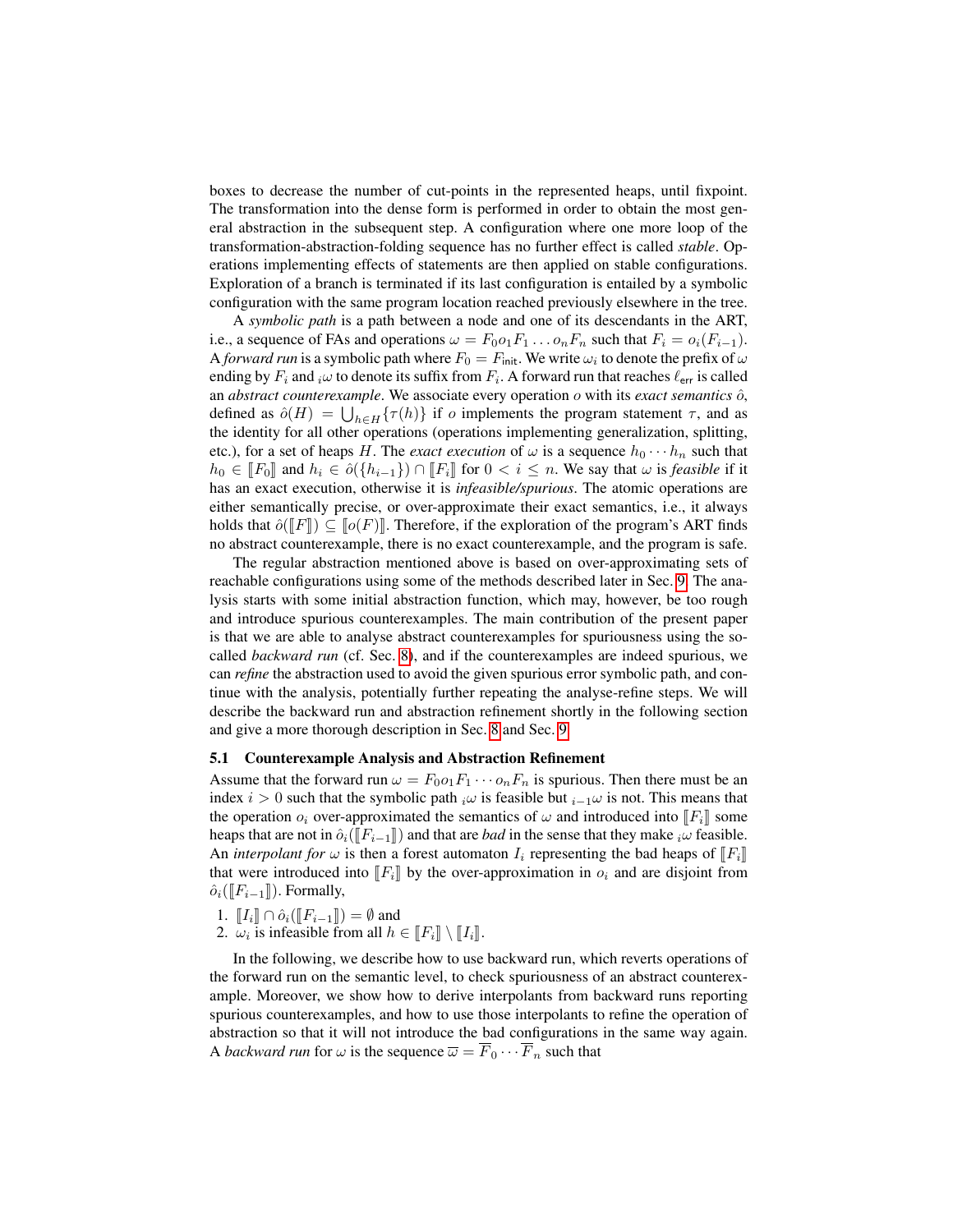1.  $F_n = F_n$  and 2.  $\left[\overline{F}_{i-1}\right] = \hat{o}_i^{-1}(\left[\overline{F}_i\right]) \cap \left[\overline{F}_{i-1}\right]$ , that is,  $\overline{F}_{i-1}$  represents the *weakest precondition* of  $\llbracket \overline{F}_i \rrbracket$  w.r.t.  $\hat{o}_i$  that is *localized* to  $\llbracket F_{i-1} \rrbracket$ .

If there is an  $\overline{F}_i$  such that  $\overline{\|F}_i\| = \emptyset$  (and, consequently,  $\overline{\|F}_0\| = \emptyset, \ldots, \overline{\|F}_{i-1}\| = \emptyset$ ), the forward run is spurious. In such a case, an interpolant  $I_i$  for  $\omega$  can be obtained as  $\overline{F}_{i+1}$  where  $i+1$  is the smallest index such that  $\|\overline{F}_{i+1}\| \neq \emptyset$ . We elaborate on the implementation of the backward run in Sec. [8.](#page-12-0)

We note that our use of interpolants differs from that of McMillan [\[22\]](#page-18-8) in two aspects. First, due to the nature of our backward run, we compute an interpolant overapproximating the source of the suffix of a spurious run, not the effect of its prefix. Second, for simplicity of implementation in our prototype, we do not compute a sequence of localized interpolants but use solely the interpolant obtained from the beginning of the longest feasible suffix of the counterexample for a global refinement. It would also, however, be possible to use the sequence  $F_i, \ldots, F_n$  as localized interpolants.

In Sec. [9,](#page-13-0) we show that using the interpolant  $I_i$ , it is possible to refine regular abstraction  $o_i$  (the only over-approximating operation) to exclude the spurious run. The *progress guarantees* for the next iterations of the CEGAR loop are then the following:

- 1. for any FA F such that  $\llbracket F \rrbracket \subseteq \llbracket F_{i-1} \rrbracket$  that is compatible with  $F_{i-1}$  (as defined in Sec. [6\)](#page-8-0) it holds that  $\llbracket o_i(F) \rrbracket \cap \llbracket I_i \rrbracket = \emptyset$ ,
- 2. forward runs  $\omega' = F'_0 \circ_1 F'_1 \cdots \circ_n F'_n$  such that for all  $1 \leq j \leq n$ ,  $[[F'_i]] \subseteq [[F_i]]$  and  $F'_i$  is compatible with E are excluded from the APT  $F_i'$  is compatible with  $F_i$  are excluded from the ART.

The compatibility intuitively means that boxes are folding the same sub-heaps of represented heaps and that the TA components are partitioning them in the same way.

#### <span id="page-8-0"></span>6 Intersection of Forest Automata

The previous section used intersection of semantics of forest automata to detect spuriousness of a counterexample. In this section, we give an algorithm that computes an under-approximation of the intersection of semantics of a pair of FAs, and later give conditions (which are, in fact, met by the pairs of FAs in our backward run analysis) on the intersected FAs to guarantee that the computed intersection is precise.

A simple way to compute the intersection of semantics of two FAs, denoted as ∩, is component-wise, that is, for two FAs  $F = \langle A_1 \cdots A_n, \sigma \rangle$  and  $F' = \langle A'_1 \cdots A'_n, \sigma \rangle$ , we compute the FA  $F \cap F' = \langle (A_1 \cap A'_1) \cdots (A_n \cap A'_n), \sigma \rangle$ —note that the assignments need to be equal. The tree automata product construction for our special kind of tree automata synchronizes on data values and on references. That is, a pair  $(a, b)$  that would be computed by a classical product construction where  $a$  or  $b$  is a reference or a data value is replaced by  $a$  if  $a = b$ , and removed otherwise.

The above algorithm is, however, incomplete, i.e., it only guarantees  $\llbracket F \cap F' \rrbracket \subseteq$  $\llbracket F \rrbracket \cap \llbracket F' \rrbracket$ . To increase the precision, we take into account the semantics of the boxes in the product construction viabling a construction denoted using  $\Box$  When superconsing the product construction, yielding a construction denoted using  $\Box$ . When synchronising two rules in the TA product, we recursively call intersection of forest automata. That is, we compute the FA  $F \sqcap F'$  in a similar way as  $\cap$ , but replace the tree automata product  $A \cap A'$  by its variant  $A \cap A'$ . For  $A = (Q, q_0, \Delta)$  and  $A' = (Q', q'_0, \Delta')$ , it computes the TA  $A \sqcap A' = (Q \times Q', (q_0, q'_0), \Delta \sqcap \Delta')$  where  $\Delta \sqcap \Delta'$  is built as follows: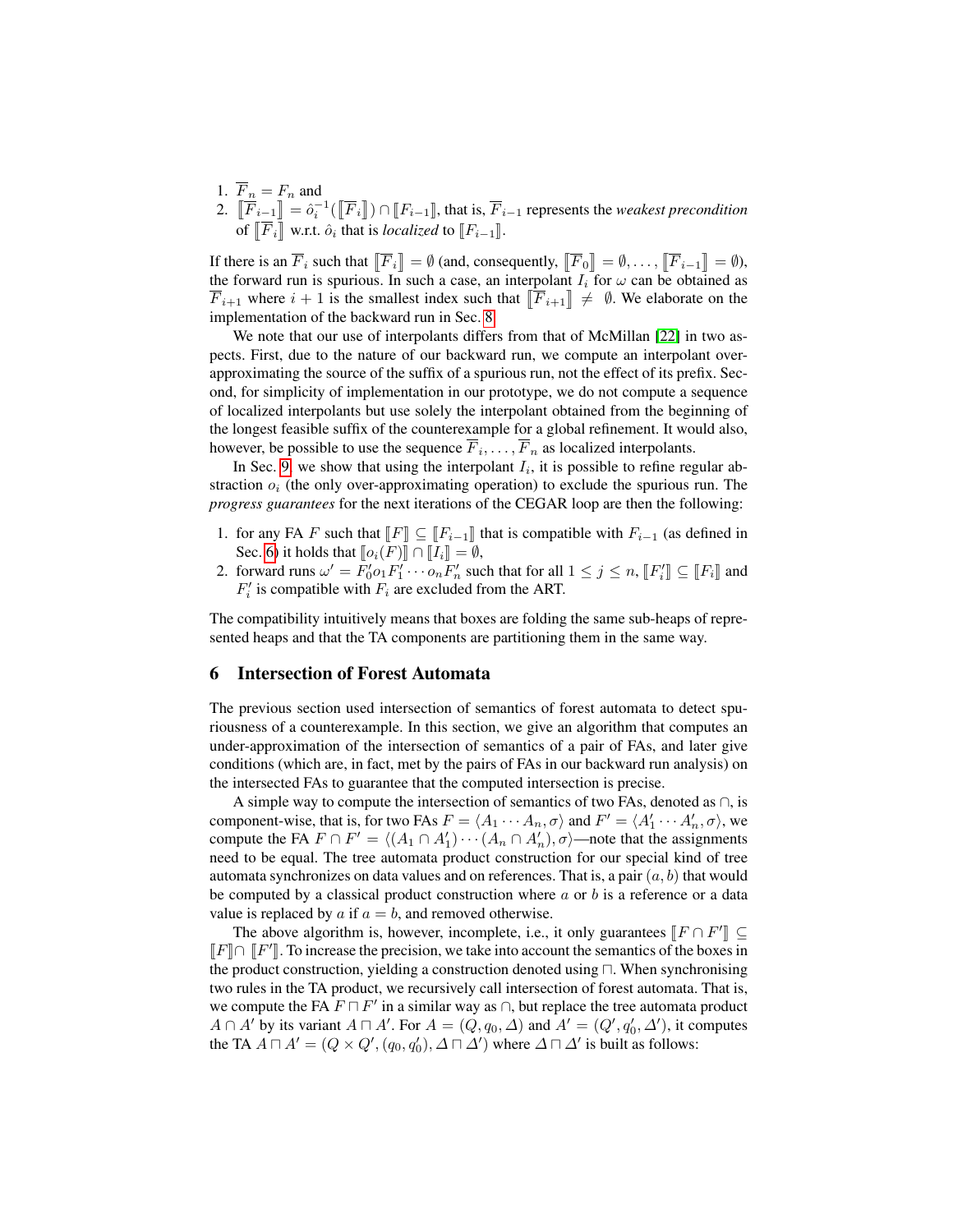$$
\Delta \sqcap \Delta' = \{(q, q') \to \overline{a} \sqcap \overline{a}'((q_1, q'_1), \dots, (q_m, q'_m)) \mid q \to \overline{a}(q_1, \dots, q_m) \in \Delta, q' \to \overline{a}'(q'_1, \dots, q'_m) \in \Delta'\}.
$$

Suppose  $\overline{a} = a_1 \cdots a_m$ ,  $\overline{a}' = a'_1 \cdots a'_m$ , and that there is an index  $0 \le i \le m$  such that if  $j \leq i$ ,  $a_j$  and  $a'_j$  are not boxes, and if  $i < j$ ,  $a_j$  and  $a'_j$  are boxes. The vector of symbols  $\overline{a} \sqcap \overline{a}'$  is created as  $(a_1 \sqcap a'_1) \cdots (a_m \sqcap a'_m)$  if  $a_i \sqcap a'_i$  is defined for all i's, othewise the transition is not created. The symbol  $a_i \sqcap a'_i$  is defined as follows:

1. for  $j \leq i$ ,  $a_j \sqcap a'_j$  is defined as  $a_j$  if  $a_j = a'_j$  and is undefined otherwise, 2. for  $j > i$ ,  $a_j \sqcap a_j^j$  is the intersection of FAs (both  $a_j$  and  $a_j^j$  are boxes, i.e., FAs).

*Compatibility of forest automata.* For a forest automaton  $F = \langle A_1 \cdots A_n, \sigma \rangle$ , its version with marked components is the FA  $F^D = \langle A_1 \cdots A_n, \sigma \cup \sigma_{\text{root}} \rangle$  where  $\sigma_{\text{root}}$  is the mapping  $\{\text{root}_1 \mapsto 1, \ldots, \text{root}_n \mapsto n\}$ . The *root variables* root<sub>i</sub> are fresh variables that point to the roots of the tree components in  $L(F)$ .  $\llbracket F^D \rrbracket$  then contains the same heaps as  $\llbracket F \rrbracket$ , but the roots of the components from  $L(F)$  remain visible as they are explicitly marked by the root variables. In other words, the root variables track how the forest decomposition of heaps in  $L(F)$  partitions the heaps from  $\llbracket F \rrbracket$ . By removing the root variables of  $h^D \in [F^D]$ , we get the original heap  $h \in [F]$ . We call  $h^D$  the component decomposition of  $h$  by  $F$ *component decomposition of* h *by* F.

Using the notion of component decomposition, we further introduce a notion of the *representation* of a heap by an FA. Namely, the *representation* of a box-free heap h by an FA F with  $h \in \llbracket F \rrbracket$  records how F represents h, i.e., (i) how F decomposes h into components, and (ii) how its sub-graphs enclosed in boxes are represented by the boxes. Formally, the representation of h by F is a pair  $repre = (h^D, \{repre_1, \ldots, repre_n\})$ such that  $h^D$  is the component decomposition of h by F, and  $repre_1, \ldots, repre_n$  are obtained from the sequence of unfoldings

$$
h_0 \sim_{(B_1,u_1,v_1)/g_1} h_1 \sim_{(B_2,u_2,v_2)/g_2} \cdots \sim_{(B_n,u_n,v_n)/g_n} h_n
$$

with  $h_0 = h^D$  and  $h_n \in L(F^D)$ , such that for each  $1 \le i \le n$ , repre<sub>i</sub> is (recursively) the representation of  $g_i$  in  $B_i$ .

We write  $[repre]$  to denote  $\{h\}$ , and, for a set of representations R, we let  $[R] = \bigcup_{repre \in R} [repre]$ . The set of *representations accepted by a forest automaton* F is the set *Benco*(E) of all representations of beaps from set  $\overline{Repre}(F)$  of all representations of heaps from  $\llbracket F \rrbracket$  by F. We say that a pair of FAs F and F' is *(representation) compatible* iff  $\llbracket F \rrbracket \cap \llbracket F' \rrbracket = \llbracket \text{Repre}(F) \cap \text{Repre}(F') \rrbracket$ . The compatibility of a pair of EAs intuitively means that for every heap from the semantic compatibility of a pair of FAs intuitively means that for every heap from the semantic intersection of the two FAs, at least one of its representations is shared by them.

# **Lemma 1.** For a pair F and F' of compatible FAs, it holds that  $[[F \sqcap F']] = [[F] \cap [[F']]$ .

To illustrate the reason why compatibility is necessary in the backward run (cf. Section [5.1\)](#page-7-0), consider a forward run that reaches an error line after passing through an FA  $F_k$  with the language consisting of a single configuration with one edge  $n_1 \xrightarrow{DLL} n_2$ . The box encloses a DLL segment, i.e., its output port is the *next*-successor of the input port, and the input is the prev-successor of the output port. Assume that the backward run then arrives with an FA  $o_{k+1}^{-1}(F_{k+1})$  with the same language as  $F_k$  up to using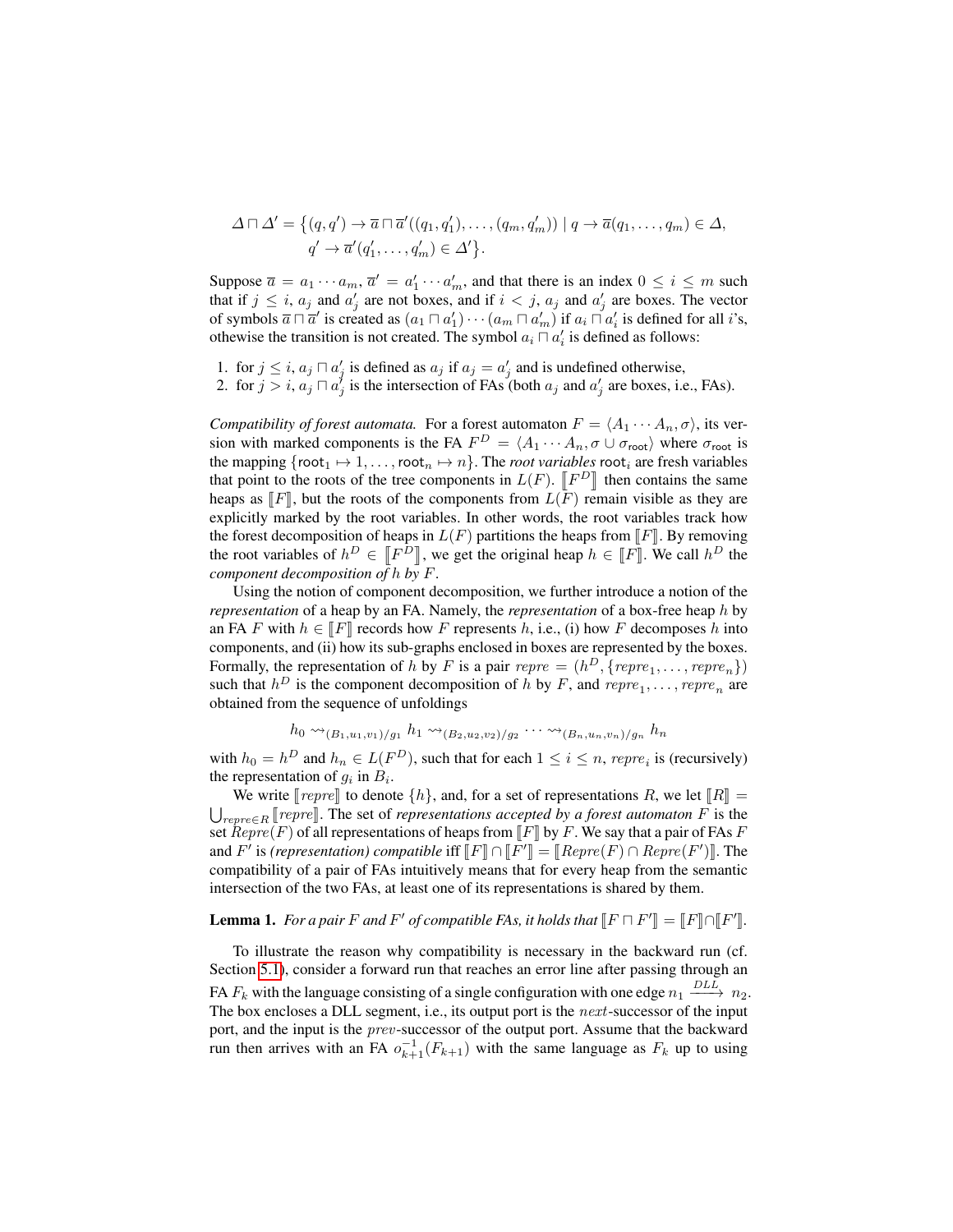the edge  $n_2 \xrightarrow{revDLL} n_1$  with a reversed DLL-segment, where the output is the prevsuccessor of the input. Despite  $F_k$  and  $o_{k+1}^{-1}(F_{k+1})$  have the same semantics, their languages are different and incompatible: In  $\overline{L}(F_k)$ ,  $n_1$  has a successor and  $n_2$  does not, while it is the other way round in  $L(o_{k+1}^{-1}(F_{k+1}))$ . The intersection computed using  $\Box$ will be empty. Under-approximating the intersection this way can lead to wrong spuriousness detection and ineffective abstraction refinement. Enforcing compatibility rules out such situations and guarantees that the intersection computed using  $\Box$  is precise.

# <span id="page-10-0"></span>7 Implementation of the Forward Run

This section describes the operations that are used to implement the forward symbolic execution over FAs. To be able to implement the backward run, we will need to maintain compatibility between the forward run and the so-far constructed part of the backward run. Therefore, we will present the operations used in the forward run mainly from the point of view of their effect on the representation of heaps (in the sense of Sec. [6\)](#page-8-0). Then, in Sec. [8,](#page-12-0) we will show how this effect is inverted in the backward run such that, when starting from compatible configurations, the inverted operations preserve compatibility of the configurations in the backward run with their forward run counterparts.

We omit most details of the way the operations are implementated on the level of manipulations with rules and states of FAs. We refer the reader to [\[14](#page-17-0)[,26\]](#page-18-9) for the details. We note that when we talk about removing a component or inserting a component in an FA, this also includes renaming references and updating assignments of variables. When a component is inserted at position i, all references to  $\overrightarrow{j}$  with  $j > i$  are replaced by  $\overline{i+1}$ , including the assignment  $\sigma$  of variables. When a component is removed from position *i*, all references to  $\overline{j}$  with  $j > i$  are replaced by references to  $\overline{j-1}$ .

*Splitting.* Splitting has already been discussed in Sec. [5.](#page-6-1) It splits the symbolic execution into several branches such that the union of the FAs after the split is semantically equal to the original FA. The split is usually performed when transforming an FA into several FAs that have only one variant of a root rule of some of their components. From the point of view of a single branch of the ART, splitting is an operation, denoted further as split, that transforms an FA F into an FA F' s.t.  $[[F']] \subseteq [[F]]$  and  $Repre(F') \subseteq$ <br> $E_{conv}(F)$ . Therefore, F is compatible with  $F'$  $Repre(F)$ . Therefore, F is compatible with F'.

*Operations modifying component decomposition.* This class of operations is used to implement transformation of FAs to the dense form and as pre-processing steps before the operations of folding, unfolding, and symbolic implementation of program statements. They do not modify the semantics of forest automata, but change the component decomposition of the represented heaps.

– *Connecting of components*. When the j-th component  $A_i$  of a forest automaton  $F$ accepts trees with false roots, then  $A_i$  can be connected to the component that refers to it. Indeed, as such roots are not cut-points, a reference  $\overline{j}$  to them can appear only in a single component, say  $A_k$ , and at most once in every tree from its language (because a false root can have at most one incoming edge). For simplicity, assume that  $A_i$  has only one root state q that does not appear on the right-hand sides of rules. The connection is done by adding the states and rules of  $A_i$  to  $A_k$ , replacing the reference  $\overline{j}$  in the rules of  $A_k$  by q. The j-th component is then removed from F. The previous sequence of actions is denoted as the operation  $connect[j, k, q]$  below.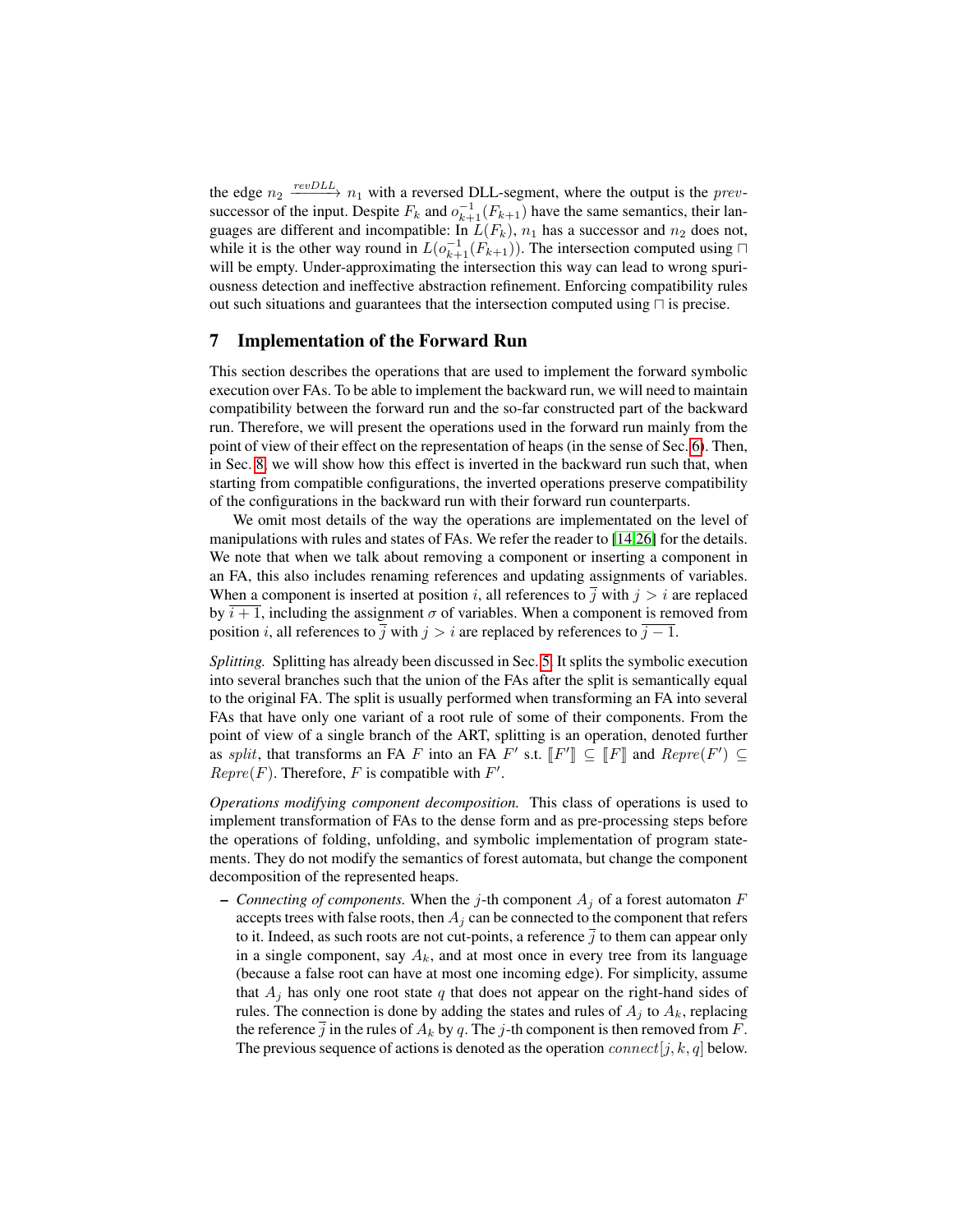- *Cutting of a component.* Cutting divides a component with an index j into two. The part of the  $j$ -th component containing the root will accept tree prefixes of the original trees, and the new k-th component will accept their remaining sub-trees. The cutting is done at a state q of  $A_j$ , which appears exactly once in each run (the FA is first transformed to satisfy this). Occurrences of  $q$  at the right-hand sides of rules are replaced by the reference  $\overline{k}$  to the new component, and q becomes the root state of the new component. We denote this operation by  $cut[i, k, q]$ .
- *Swapping of components*. The operation  $swap[j, k]$  swaps the j-th and the k-th component (and renames references and assignments accordingly).

*Folding of boxes.* The folding operation assumes that the concerned FA is first transformed into the form  $F = \langle A_{in} A_2 \cdots A_{n-1} A_{out} A'_1 \cdots A'_m, \sigma \rangle$  by a sequence of splitting, cutting, and swapping. The tuple of TAs  $A_{in}A_2 \cdots A_{n-1}A_{out}$  will then be folded into a new box  $B$  with  $A_{in}$  as its input component and  $A_{out}$  as its output. Moreover, the operation is given sets of selectors  $S_{in}$ ,  $S_{out}$  of roots of components in  $A_{in}$  and  $A_{out}$ that are to be folded into B. The box  $B = \langle A_{\text{in}}^B A_2 \cdots A_{n-1} A_{\text{out}}^B, \{\text{in} \mapsto 1, \text{out} \mapsto n\}\rangle$ arises from F by taking  $A_{in}A_2 \cdots A_{n-1}A_{out}$  and by removing selectors that are not in  $S_{\text{in}}$  and  $S_{\text{out}}$  from root rules of  $A_{\text{in}}$  and  $A_{\text{out}}$  to obtain  $A_{\text{in}}^B$  and  $A_{\text{out}}^B$  respectively.

Folding returns the forest automaton  $F' = \langle A'_{in} A'_{out} A'_1 \cdots A'_m, \sigma' \rangle$  that arises from F as follows. All successors of the roots accepted in  $A_{\text{in}}$  and  $A_{\text{out}}$  reachable over selectors from  $S_{\text{in}}$  and  $S_{\text{out}}$  are removed in  $A'_{\text{in}}$  and  $A'_{\text{out}}$  respectively (since they are enclosed in B). The root of the trees of  $A'_{\text{in}}$  gets an additional edge labelled by B, leading to the reference  $\overline{n}$  (the output port), and the components  $A_2 \cdots A_{n-1}$  are removed (since they are also enclosed in B). This operation is denoted as  $fold[n, S_{in}, S_{out}, B]$ .

*Unfolding of boxes.* Unfolding is called as a preprocessing step before operations that implement program statements in order to expose the selectors accessed by the statement. It is called after a sequence of cutting, splitting, and swapping that changes the forest automaton into the form  $F' = \langle A'_{in} A'_{out} A'_1 \cdots A'_m, \sigma' \rangle$  where trees of  $A'_{in}$  have a reference  $\overline{2}$  to  $A'_{\text{out}}$  accessible by an edge going from the root and labelled by the box  $B$  that is to be unfolded. Furthermore, assume that the box  $B$  is of the form  $\langle A_{\text{in}}^B A_2 \cdots A_{n-1} A_{\text{out}}^B, \{\text{in} \mapsto 1, \text{out} \mapsto n\}\rangle$  and the input and the output ports have outgoing selectors from the sets  $S_{in}$  and  $S_{out}$  respectively. The operation returns the forest automaton F that arises from F' by inserting components  $A_{\text{in}}^B A_2 \cdots A_{n-1} A_{\text{out}}^B$ <br>in between  $A'_{\text{in}}$  and  $A'_{\text{out}}$ , removing the B successor of the root in  $A'_{\text{in}}$ , merging  $A_{\text{in}}^B$ with  $A'_{in}$ , and  $A_{out}^B$  with  $A'_{out}$ . The merging on the TA level consists of merging root transitions of the TAs. We denote this operation as  $unfold[n, S_{in}, S_{out}, B]$ .

*Symbolic execution of program statements.* We will now discuss our symbolic implementation of the most essential statements of a C-like programming language. We assume that the operations are applied on an FA  $F = \langle A_1 \cdots A_n, \sigma \rangle$ .

- $x := \text{malloc}($ ): A new  $(n+1)$ -th component  $A_{new}$  is appended to F s.t. it contains one state and one transition with all selector values set to  $\sigma$ (undef). The assignment  $\sigma(\mathbf{x})$  is set to  $n+1$ .
- $x := y \rightarrow \text{sel}$  and  $y \rightarrow \text{sel} := x$ : If  $\sigma(y) = \sigma(\text{undef})$ , the operation moves to the error location. Otherwise, by splitting, cutting, and unfolding,  $F$  is transformed into the form where  $A_{\sigma(y)}$  has only one root rule and the rule has a sel-successor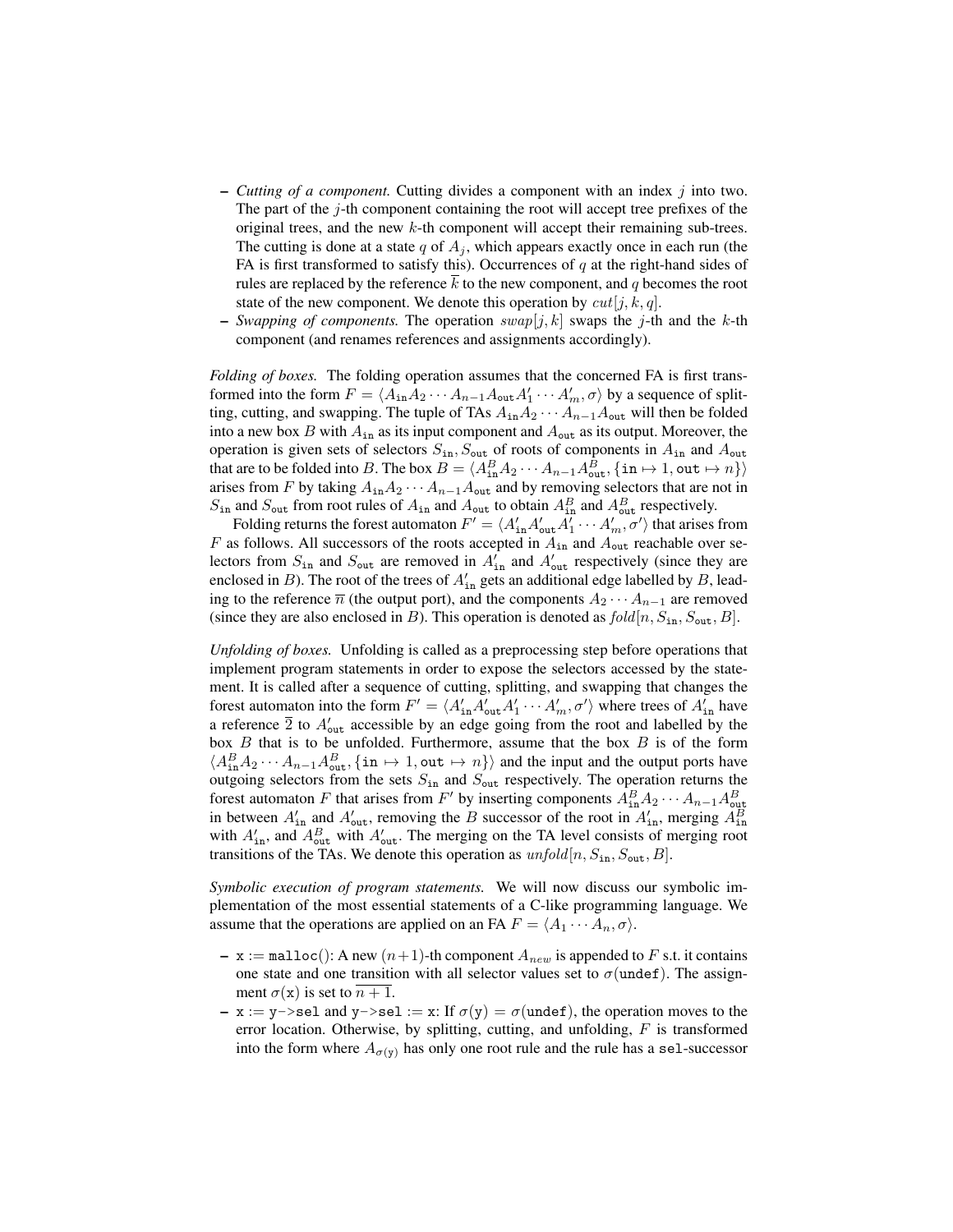that is a root reference  $\bar{j}$ . The statement  $x := y \rightarrow \text{sel}$  then changes  $\sigma(x)$  to  $\bar{j}$ , and y->sel := x changes the reference  $\overline{j}$  in  $A_{\sigma(y)}$  to  $\sigma(x)$ .

- assume(x  $\sim$  y) where  $\sim \in \{ ==, != \}$ : This statement tests the equality of  $\sigma(x)$  and  $\sigma(y)$  and stops the current branch of the forward run if the result does not match  $\sim$ .
- assume(x->data  $\sim$  y->data) where  $\sim$  is some data comparison: We start by unfolding and splitting F into the form where  $A_{\sigma(x)}$  and  $A_{\sigma(y)}$  have only one root rule with exposed data selector. The data values at the data selectors are then compared and the current branch of the forward run is stopped if they do not satisfy ∼. The operation moves to the error locations if  $\sigma(x)$  or  $\sigma(x)$  are equal to  $\sigma(\text{undef})$ .
- $\texttt{-}$  free(x): The component  $A_{\sigma(\textbf{x})}$  is removed, and all references to  $\sigma(\textbf{x})$  are replaced by  $\sigma$ (undef).

The updates are followed by checking that all components are reachable from program variables in order to detect garbage. If some component is not reachable, the execution either moves to the error location, or—if the analysis is set to ignore memory leaks removes the unreachable component and continues with the execution.

*Regular Abstraction.* Regular abstraction is described in Sec. [9.](#page-13-0) It is preceded by a transformation to the dense form by connecting and splitting the FA.

## <span id="page-12-0"></span>8 Inverting Operations in the Backward Run

We now present how we compute the weakest localized preconditions (*inversions* for short) of the operations from Sec. [7](#page-10-0) in the backward run. As mentioned in Sec. [7,](#page-10-0) it is crucial that compatibility with the forward run is preserved. Let  $F_i = o(F_{i-1})$  appear in the forward run and  $\overline{F}_i$  be an already computed configuration in the backward run s.t.  $F_i$  and  $\overline{F}_i$  are compatible. We will describe how to compute  $\overline{F}_{i-1}$  such that it is also compatible with  $F_{i-1}$ .

Inverting most operations is straightforward. The operation  $cut[j, k, q]$  is inverted by connect[k, j, qk] where  $q_k$  is the root state of  $A_k$ , swap[j, k] is inverted by swap[k, j], and *split* is not inverted, i.e.,  $F_{i-1} = F_i$ .

One of the more difficult cases is  $connect[j, k, q]$ . Assume for simplicity that k is the index of the last component of  $F_{i-1}$ . Connecting can be inverted by cutting, but prior to that, we need to find *where* the k-th component of  $\overline{F}_i$  should be cut. To find the right place for the cut, we will use the fact that the places of connection are marked by the state q in the FA  $F_i$  from the forward run. We use the tree automata product  $\Box$  from Sec. [6,](#page-8-0) which propagates the information about occurrences of  $q$  to  $F_i$ , to compute the product of the k-th component of  $F_i$  and the k-th component of  $F_i$ . We replace the k-th component of  $\overline{F}_i$  by the product, which results in an intermediate FA  $\overline{F}'_i$  $i<sub>i</sub>$ . The product states with the first component  $q$  now mark the places where the forward run connected the components (they were leaves referring to the  $k$ -th component). This is where the backward run will cut the components to revert the connecting. Before that, though, we replace the mentioned product states with  $q$  by a new state  $q'$ . This replacement does not change the language because  $q$  was appearing exactly once in every run (because in the forward run, it is the root state of the connected component that does not appear on the right-hand sides of rules), therefore, a product state with  $q$  can appear at most once in every run of the product too. Finally, we compute  $\overline{F}_{i-1}$  as  $cut[k, j, q']$   $(\overline{F}_{i}$  $i^{'})$ .

Folding is inverted by unfolding and vice versa. Namely,  $fold[n, S_{in}, S_{out}, B]$  is inverted by  $unfold[n, S_{\text{in}}, S_{\text{out}}, B']$  and  $unfold[n, S_{\text{in}}, S_{\text{out}}, B]$  by  $fold[n, S_{\text{in}}, S_{\text{out}}, B']$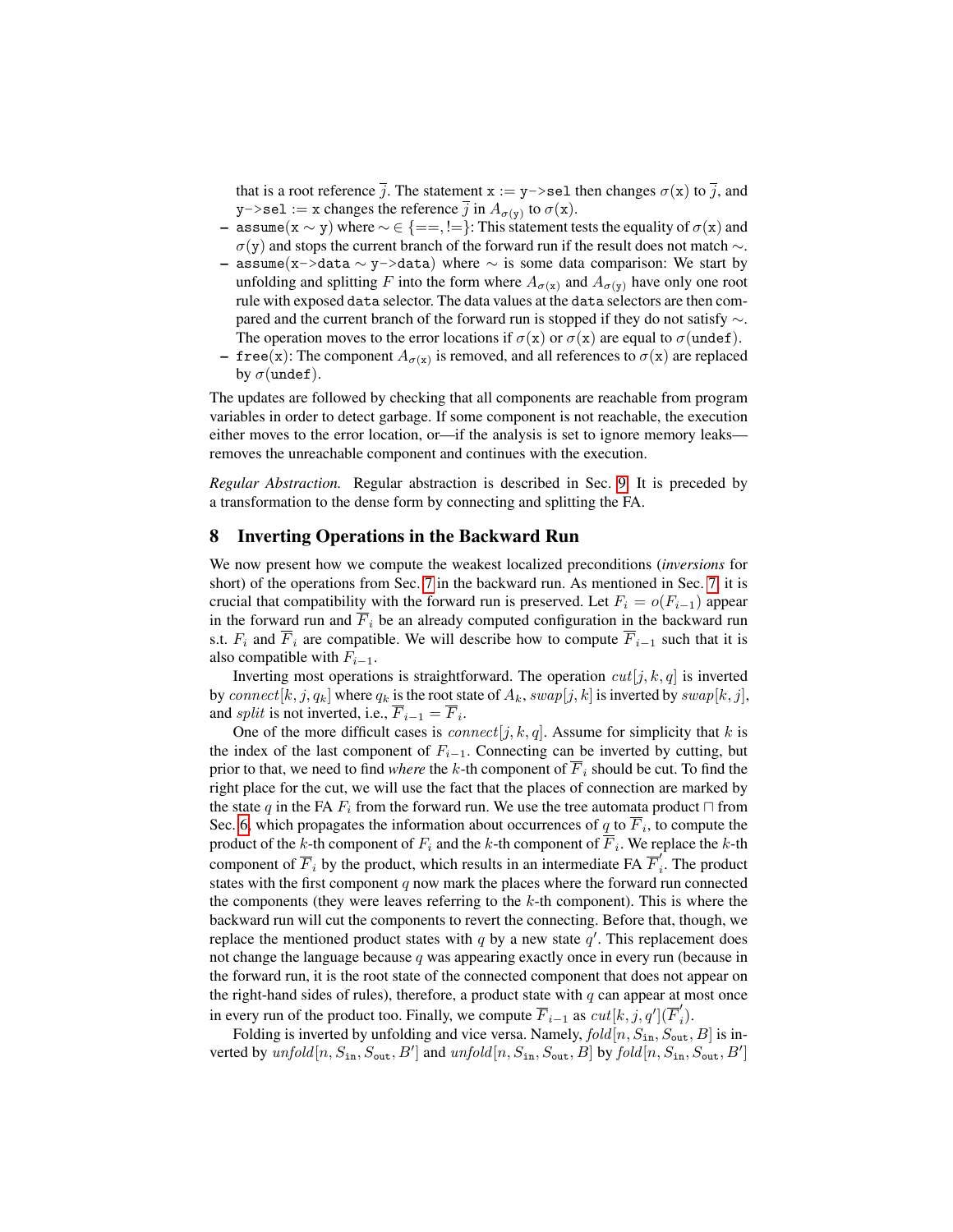where the box  $B'$  (un-)folded in the backward run might be semantically smaller than  $B$ (since the backward run is returning with a subset of configurations of the forward run).

Regular abstraction is inverted using the intersection construction from Sec. [6.](#page-8-0) That is, if  $o_i$  is a regular abstraction, then  $\overline{F}_{i-1} = \overline{F}_i \sqcap F_{i-1}$ .

Finally, inversions of abstract statements compute the FA  $\overline{F}_{i-1} = \langle \overline{A}'_1 \cdots \overline{A}'_n, \overline{\sigma}' \rangle$ from  $\overline{F}_i = \langle \overline{A}_1 \cdots \overline{A}_m, \overline{\sigma} \rangle$  and  $F_{i-1} = \langle A_1 \cdots \overline{A}_n, \sigma \rangle$  as follows:

- x = malloc(): We obtain  $\overline{F}_{i-1}$  from  $\overline{F}_i$  by removing the j-th TA, for  $\overline{\sigma}(x) = \overline{j}$ . The value of  $\bar{\sigma}'(x)$  is set to  $\sigma(x)$ .
- $x := y \rightarrow \text{sel: Inversion is done by setting } \bar{\sigma}'(x)$  to the value of  $\sigma(x)$  from  $F_{i-1}$ .
- $-$  y->sel := x: The target of the sel-labelled edge from the root of  $A_{\bar{\sigma}'(y)}$  is set to its target in  $A_{\sigma(y)}$ .
- assume(...): Tests do not modify FAs and as we are returning with a subset of configurations from the forward run, they do not need to be inverted, i.e.,  $F_{i-1} = F_i$ .
- free(x): First, the component of  $F_{i-1}$  at the index  $\sigma(x)$ , which was removed in the forward run, is inserted at the same position in  $\overline{F}_i$ , and  $\overline{\sigma}'(x)$  is set to that position. Then we must invert the rewriting of root references pointing to  $\sigma(x)$  to  $\sigma$ (undef) done by the forward run. For this, we compute the  $\Box$  forest automata product from Sec. [6](#page-8-0) with  $F_{i-1}$ , but modified so that instead of discarding reached pairs  $(\sigma(\text{undef}), \sigma(x))$ , it replaces them by  $\sigma(x)$ . Intuitively, the references to x are still present at  $F_{i-1}$ , so their occurrences in the product mark the occurrences of references to undef that were changed to point to undef by  $free(x)$ . The modified product therefore redirects the marked root references to undef back to x.

*The role of compatibility in the backward run.* Inversions of regular abstraction, component connection, and  $free(x)$ , use the TA product construction  $\Box$  from Sec. [6.](#page-8-0) The precision of all intersection and product computations in the backward run depends on the compatibility of the backward and forward run. Inverting the program statements also depends on the compatibility of the backward and forward run. Particularly, inversions of  $x := y$ ->sel and y->sel := x use indices of components from  $F_{i-1}$ . They therefore depend on the property that heaps from  $\overline{F}_i$  are decomposed into components in the same way. The compatibility is achieved by inverting every step of folding and unfolding, and every operation of connecting, cutting, and swapping of components.

#### <span id="page-13-0"></span>9 Regular Abstractions over Forest Automata

Our abstraction over FAs is based on automata abstraction from the framework of *abstract regular tree model checking* (ARTMC) [\[10\]](#page-17-2). This framework comes with two abstractions for tree automata, *finite height abstraction* and *predicate abstraction*. Both of them are based on merging states of a tree automaton that are equivalent according to a given equivalence relation. Formally, given a tree automaton  $A = (Q, q_0, \Delta)$ , its abstraction is the TA  $\alpha(A) = (Q/\sim, [q_0] \sim, \Delta_{\sim})$  where  $\sim$  is an equivalence relation on  $Q, Q/\sim$  is the set of ∼'s equivalence classes,  $[q_0]_{\sim}$  denotes the equivalence class of  $q_0$ , and  $\Delta_{\sim}$  arises from  $\Delta$  by replacing occurrences of states in transitions by their equivalence classes. It holds that  $|Q/\sim| \leq |Q|$  and  $L(A) \subseteq L(\alpha(A)).$ 

*Finite height abstraction* is a function  $\alpha_h$  that merges states with languages equivalent up to a given tree height  $h$ . Formally, it merges states of  $A$  according to the equivalence relation  $\sim^h$  defined as follows:  $q_1 \sim^h q_2 \Leftrightarrow L^{\leq h}(A, q_1) = L^{\leq h}(A, q_2)$  where  $L^{\leq h}(A,q)$  is the language of tree prefixes of trees from of  $L(A,q)$  up to the height h.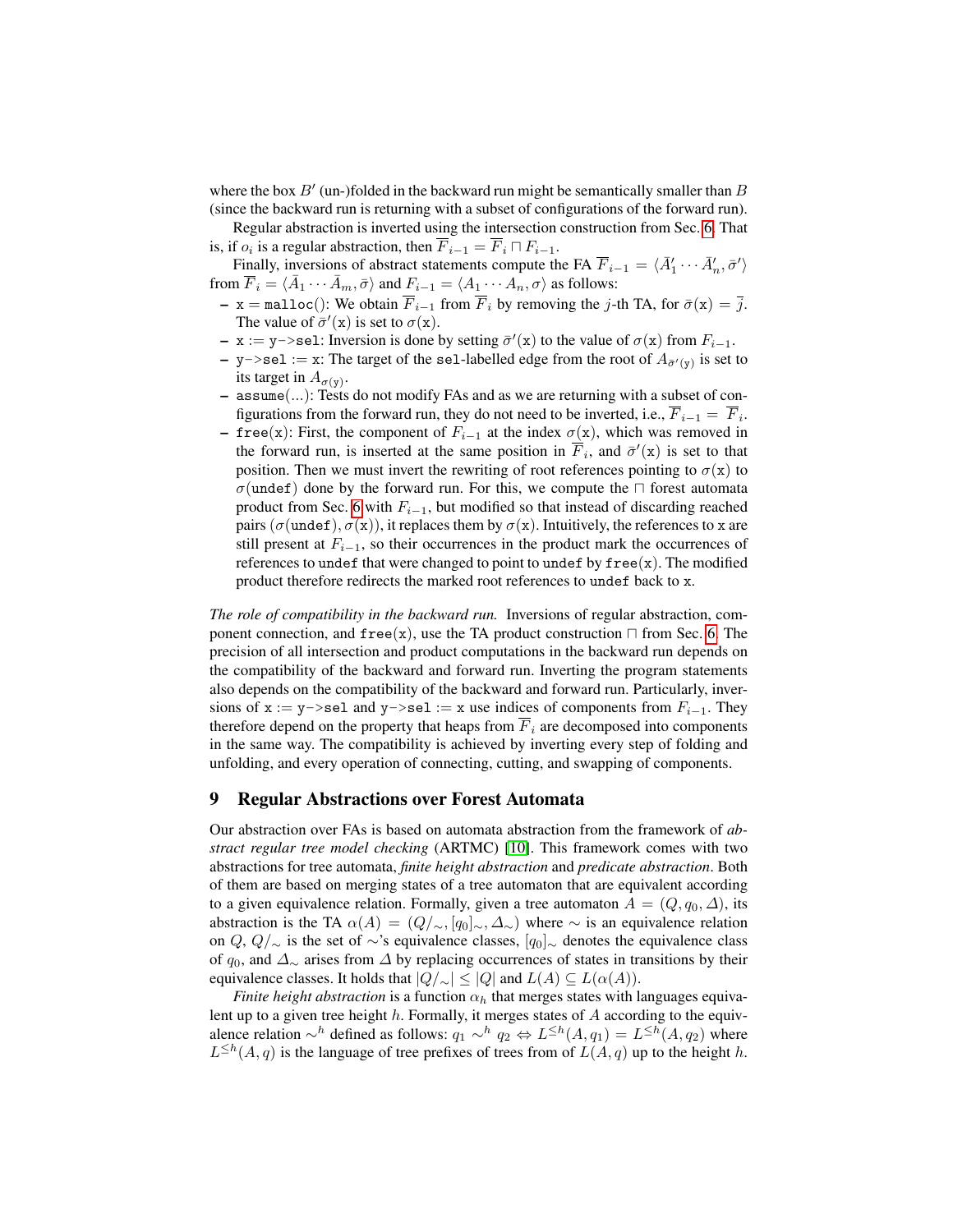*Predicate language abstraction* is a function  $\alpha$ [P] parameterized by a set of predicate languages  $\mathcal{P} = \{P_1, \ldots, P_n\}$  represented by tree automata. States are merged according to the equivalence  $q \sim_{\mathcal{P}} q'$ , which holds for the two states if their languages  $L(A,q)$ and  $L(A, q')$  intersect with the same subset of predicate languages from  $P$ .

*Abstraction on forest automata.* We extend the abstractions from ARTMC to FAs by applying the abstraction over TAs to the components of the FAs. Formally, let  $\alpha$ be a tree automata abstraction. For an FA  $F = \langle A_1 \cdots A_n, \sigma \rangle$ , we define  $\alpha(F) =$  $\langle \alpha(A_1)\cdots \alpha(A_n), \sigma \rangle$ . Additionally, in the case of predicate abstraction, which uses automata intersection to annotate states by predicate languages, we use the intersection operator  $\sqcap$  from Sec. [6,](#page-8-0) which descends recursively into boxes and is thus more precise from the point of view of the semantics of FAs. Since the abstraction only overapproximates languages of the individual components, it holds that  $\llbracket F \rrbracket \subseteq \llbracket \alpha(F) \rrbracket$  and  $Repre(F) \subseteq Repre(\alpha(F))$ —and so F and  $\alpha(F)$  are compatible.

*Abstraction refinement.* The finite height abstraction may be refined by simply increasing the height  $h$ . Advantages of finite height abstraction are its relative simplicity and the fact that the refinement does not require counterexample analysis. A disadvantage is that the refinement done by increasing the height is quite rough. Moreover, the cost of computing in the abstract domain rises quickly with increasing the height of the abstraction as exponentially more concrete configurations may be explored before the abstraction closes the analysis of a particular branch. The finite height abstraction was used—in a specifically fine-tuned version—in the first versions of FORESTER [\[14](#page-17-0)[,17\]](#page-17-1), which successfully verified a number of benchmarks, but the refinement was not sufficiently flexible to prove some more challenging examples.

Predicate abstraction, upon which we build in this paper, offers the needed additional flexibility. It can be refined by adding new predicates to  $P$  and gives strong guarantees about excluding counterexamples. In ARTMC, interpolants in the form of tree automata  $I_i$  are extracted from spurious counterexamples in the way described in Sec. [5.1.](#page-7-0) The interpolant is then used to refine the abstraction so that the spurious run is excluded from the program's ART.

The guarantees shown to hold in [\[10\]](#page-17-2) on the level of TAs are the following. Let A and  $I = (Q, q_0, \Delta)$  be two TAs and let  $\mathcal{P}(I) = \{L(I, q) | q \in Q\}$  denote the set of languages of states of *I*. Then, if  $L(A) \cap L(I) = \emptyset$ , it is guaranteed that  $L(\alpha[p(I)](A)) \cap$  $L(I) = \emptyset$ . That is, when the abstraction is refined with languages of all states of I, it will exclude  $L(I)$ —unless applied on a TA whose language is already intersecting  $L(I)$ .

We can generalize the result of [\[10\]](#page-17-2) to forest automata in the following way, implying the progress guarantees of CEGAR described in Section [5.1.](#page-7-0) For a forest automaton  $F = \langle A_1 \cdots A_n, \sigma \rangle$ , let  $\mathcal{P}(F) = \bigcup_{i=1}^n \mathcal{P}(A_i)$ .

**Lemma 2.** *Let* F *and* I *be* FAs *s.t.* I *is compatible with*  $\alpha[p](F)$  *and*  $\llbracket F \rrbracket \cap \llbracket I \rrbracket = \emptyset$ *. Then*  $\llbracket \alpha[\mathcal{P} \cup \mathcal{P}(I)](F) \rrbracket \cap \llbracket I \rrbracket = \emptyset$ .

We note that the lemma still holds if  $P(I)$  is replaced by  $P(A_i)$  only where  $A_i$  is the *i*-th component of I and  $L(A_i \sqcap A'_i) = \emptyset$  for the *i*-th component  $A'_i$  of  $\alpha(p)(F)$ .

## 10 Experiments

We have implemented our counterexample analysis and abstraction refinement as an extension of FORESTER and evaluated it on a set of C programs manipulating singly-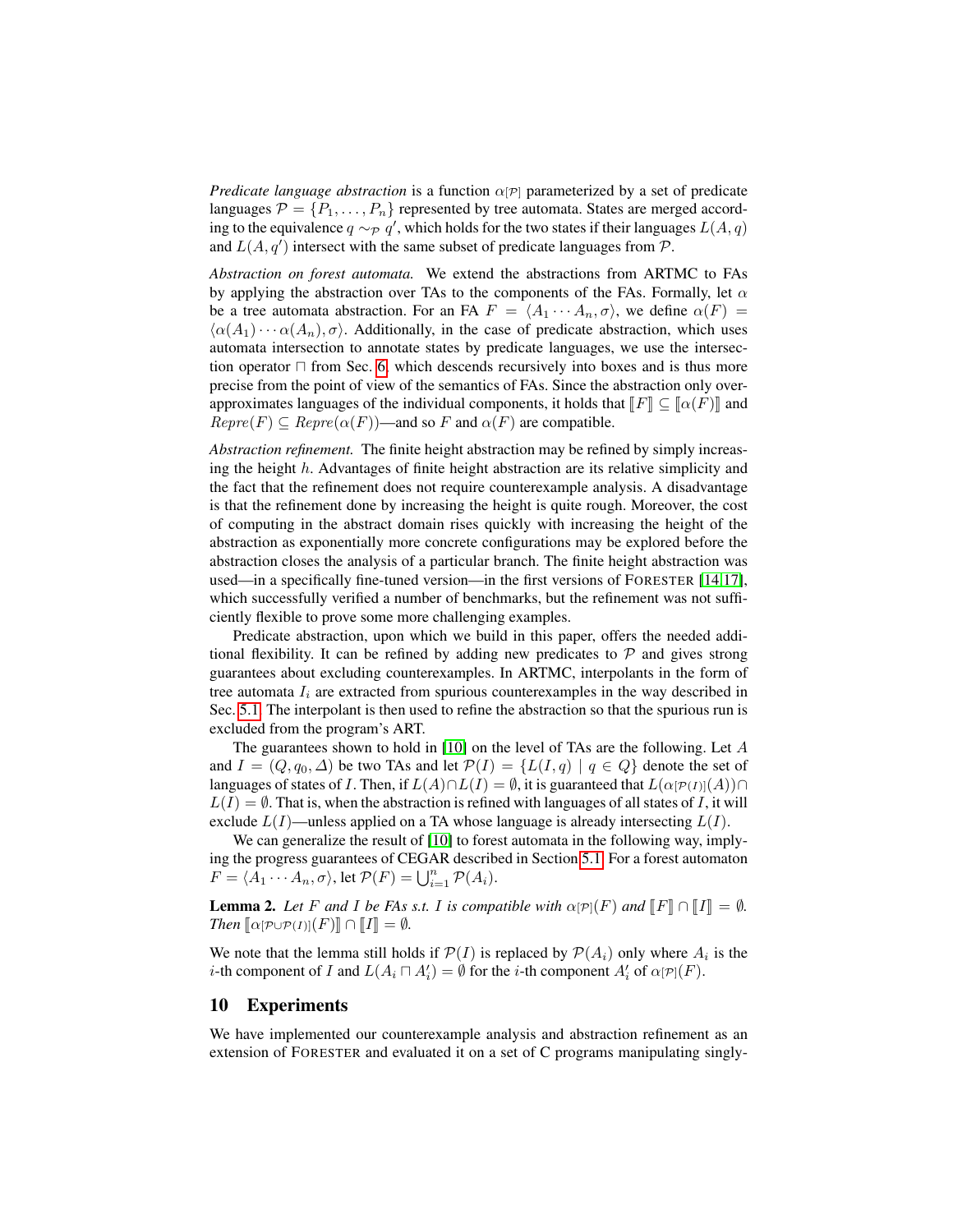| Program            | Status   LoC |                 | Time [s] Refnm Preds |                |                | Program            | <b>Status</b> | LoC | Time [s] Refnm Preds |                |                |
|--------------------|--------------|-----------------|----------------------|----------------|----------------|--------------------|---------------|-----|----------------------|----------------|----------------|
| SLL (delete)       | safe         | 33              | 0.02                 | $\Omega$       | $\Omega$       | DLL (rev)          | safe          | 39  | 0.70                 | $\Omega$       | $\Omega$       |
| SLL (bubblesort)   | safe         | 42              | 0.02                 | $\overline{0}$ | $\Omega$       | <b>CDLL</b>        | safe          | 32  | 0.02                 | 0              | $\overline{0}$ |
| SLL (insersort)    | safe         | 36              | 0.04                 | 0              | 0              | DLL (insersort)    | safe          | 42  | 0.56                 | $\Omega$       | $\overline{0}$ |
| <b>SLLOfCSLL</b>   | safe         | 47              | 0.02                 | $\overline{0}$ | $\Omega$       | <b>DLLOfCDLL</b>   | safe          | 54  | 1.76                 | $\Omega$       | $\overline{0}$ |
| SLL01              | safe         | 70              | 1.20                 | $\overline{1}$ | 1              | DLL01              | safe          | 73  | 0.65                 | $\overline{2}$ | $\overline{2}$ |
| <b>CircularSLL</b> | safe         | 49              | 3.57                 | $\overline{3}$ | 3              | <b>CircularDLL</b> | safe          | 52  | 37.22                | 18             | 24             |
| OptPtrSLL          | safe         | 59              | 1.90                 | 3              | 3              | OptPtrDLL          | safe          | 62  | 1.87                 | 5              | 5              |
| <b>OueueSLL</b>    | safe         | 71              | 11.32                | 10             | 10             | <b>OueueDLL</b>    | safe          | 74  | 44.68                | 14             | 14             |
| <b>GBSLL</b>       | safe         | 64              | 0.84                 | $\overline{3}$ | 3              | <b>GBDLL</b>       | safe          | 71  | 1.89                 | 4              | $\overline{4}$ |
| <b>GBSLLSent</b>   | safe         | 68              | 0.85                 | 3              | 3              | <b>GBDLLSent</b>   | safe          | 75  | 2.19                 | 4              | $\overline{4}$ |
| <b>RGSLL</b>       | safe         | 72              | 14.41                | 22             | 38             | <b>RGDLL</b>       | safe          | 76  | 78.76                | 26             | 26             |
| WBSLL              | safe         | 62              | 0.84                 | 5              | 5              | <b>WBDLL</b>       | safe          | 71  | 1.37                 |                | 7              |
| <b>SortedSLL</b>   | safe         | 76              | 227.12               | 15             | 15             | <b>SortedDLL</b>   | safe          | 82  | 36.67                | 11             | 11             |
| <b>EndSLL</b>      | safe         | 45              | 0.07                 | $\overline{2}$ | $\overline{2}$ | <b>EndDLL</b>      | safe          | 49  | 0.10                 | 3              | 3              |
| <b>TreeRB</b>      | error        | 130             | 0.08                 | $\overline{0}$ | $\overline{0}$ | <b>TreeWB</b>      | error         | 125 | 0.05                 | 0              | $\Omega$       |
| TreeCnstr          | safe         | $\overline{52}$ | 0.31                 | 0              | 0              | <b>TreeCnstr</b>   | error         | 52  | 0.03                 | 0              | $\overline{0}$ |
| TreeOfCSLL         | safe         | 109             | 0.57                 | $\Omega$       | 0              | <b>TreeOfCSLL</b>  | error         | 109 | 0.56                 | 1              | 3              |
| <b>TreeStack</b>   | safe         | 58              | 0.20                 | $\overline{0}$ | 0              | <b>TreeStack</b>   | error         | 58  | 0.01                 | $\Omega$       | $\Omega$       |
| TreeDsw            | safe         | $\overline{72}$ | 1.87                 | 0              | 0              | <b>TreeDsw</b>     | error         | 72  | 0.02                 |                | $\overline{0}$ |
| <b>TreeRootPtr</b> | safe         | 62              | 1.43                 | $\overline{0}$ | $\Omega$       | <b>TreeRootPtr</b> | error         | 62  | 0.17                 | $\overline{2}$ | 6              |
| SkipList           | safe         | 84              | 3.36                 | $\overline{0}$ | 0              | <b>SkipList</b>    | error         | 84  | 0.08                 |                | $\overline{1}$ |

<span id="page-15-0"></span>Table 1. Results of experiments.

and doubly-linked list, trees, skip-lists, and their combinations. We were able to analyse all of them fully automatically without any need to supply manually crafted predicates nor any other manual aid. The test cases are described in detail in [\[16\]](#page-17-16).

We present our experimental results in Table [1.](#page-15-0) The table gives for each test case its name, information whether the program is safe or contains an error, the number of lines of code, the time needed for the analysis, the number of refinements, and, finally, the number of predicates learnt during the abstraction refinement. The experiments were performed on a computer with Intel Core i5@2.50 GHz CPU and 8 GiB of memory running the Debian Sid OS with the Linux kernel.

Some of the test cases consider dynamic data structures without any data stored in them, some of them data structures storing finite-domain data. Such data can be a part of the data structure itself, as, e.g., in red-black trees, they can arise from some finite data abstraction, or they are also sometimes used to mark some selected nodes of the data structure when checking the way the data structure is changed by a given algorithm (e.g., one can check whether an arbitrarily chosen successive pair of nodes of a list marked red and green is swapped when the list is reversed—see e.g. [\[10\]](#page-17-2)).

As the results show, some of our test cases do not need refinement. This is because the predicate abstraction is *a priori* restricted in order to preserve the forest automata "interconnection graph" [\[17\]](#page-17-1), which roughly corresponds to the reachability relation among variables and cut-points in the heaps represented by a forest automaton (an approach used already with the finite height abstraction in former versions of FORESTER).

Table [1](#page-15-0) also provides a comparison with the version of FORESTER from [\[17\]](#page-17-1). In particular, the highlighted cases are not manageable by that versions of FORESTER. These cases can be split into two classes. In the first class there are safe programs where the initial abstraction is too coarse and introduces spurious counterexamples, and the abstraction thus needs to be refined. The other class consists of programs containing a real error (which could not be confirmed without the backward run). The times needed for analysis are comparable in both versions of FORESTER.

To illustrate a typical learnt predicate, let us consider the test case *GBSLL*. This program manipulates a list with nodes storing two data values, green and blue, for which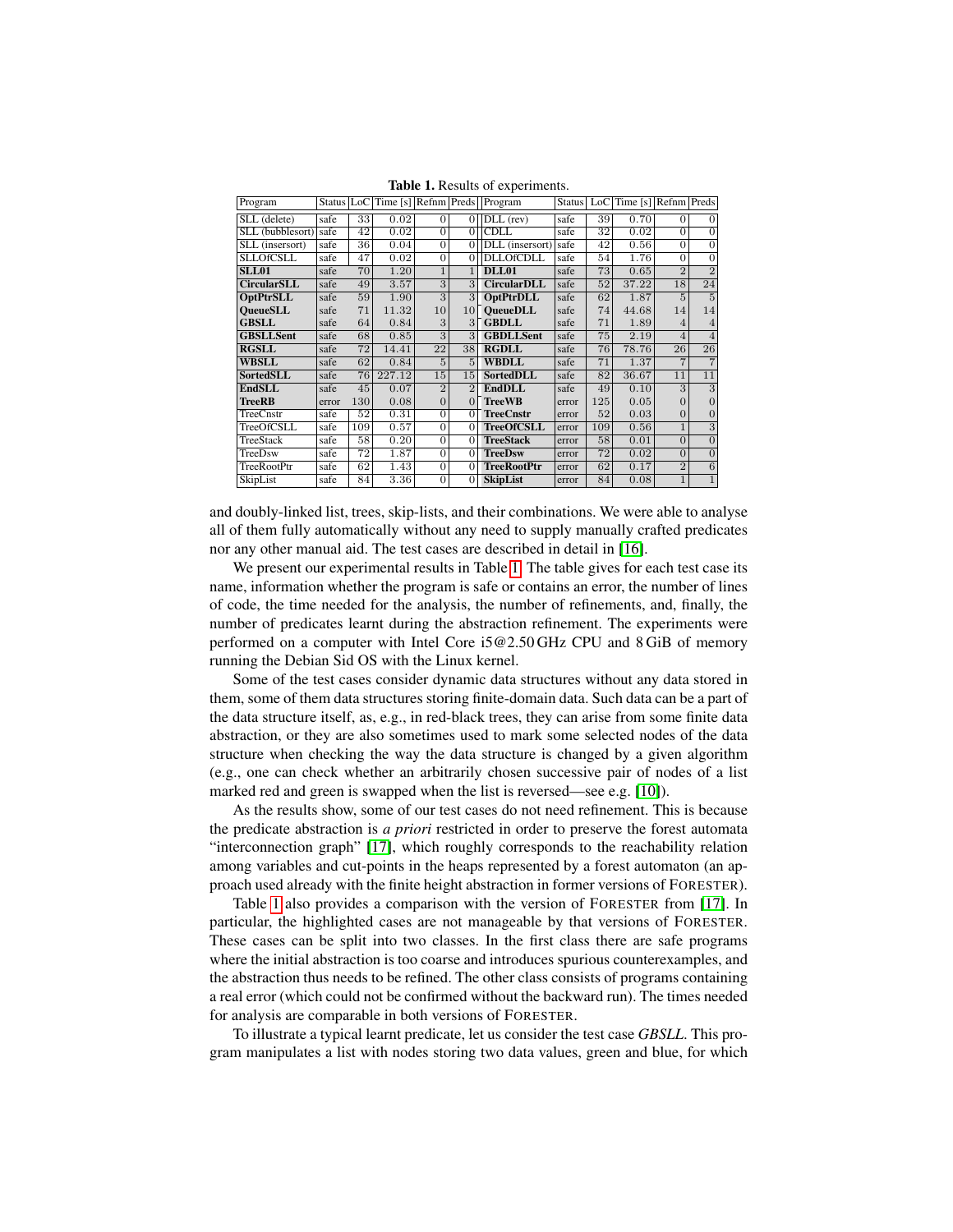it holds that a green node is always followed by a blue one. The program also contains a tester code to test this property. FORESTER first learns two predicates describing particular violations of the property: (1) a green node is at the end of the list and (2) there are two green nodes in a row. After that, FORESTER derives a general predicate representing all lists with the needed invariant, i.e, a green node is followed by a blue one. The program is then successfully verified.

Another example comes from the analysis of the program *TreeCSLL*, which creates and deletes a tree where every tree node is also the head of a circular list. It contains an undefined pointer dereference error in the deletion of the circular lists. FORESTER first finds a spurious error (an undefined pointer dereference too) in the code that creates the circular lists. In particular, the abstraction introduces a case in which a tree node that is also the head of a list needs not be allocated, and an attempt of accessing its next selector causes an undefined pointer dereference error. This situation is excluded by the first refinement, after which the error within the list deletion is correctly reported. Notice that, in this case, the refinement learns a property of the shape, not a property over the stored data values. The ability to learn shape as well as data properties (as well as properties relating shape with data) using a uniform mechanism is one the features of our method which distinguishes it from most of the related work.

## 11 Discussion and Future Work

Both the described forward and backward symbolic execution are quite fast. We believe that the efficiency of the backward run (despite the need of computing expensive automata products) is to a large degree because it inverts unfolding (by folding). Backward run is therefore carried out with configurations encoded in a compact folded form.

FORESTER was not able to terminate on a few tree benchmarks. For a program manipulating a red-black tree using the rebalancing procedures, the initial forward run did not terminate. For another tree-based implementation of a set that includes a tester code checking full functional correctness, the CEGAR did not learn the right predicates despite many refinements. The non-termination of the forward run is probably related to the initial restrictions of the predicate abstraction. Restricting the abstraction seems to be harmful especially in the case of tree structures. If the abstraction remembers unnecessary fine information about tree branches, the analysis will explore exponentially many variants of tree structures with different branches satisfying different properties. The scenario where CEGAR seems to be unable to generalize is related to the splitting of the symbolic execution. The symbolic runs are then too specialised and CEGAR learns a large number of too specialised predicates from them (which are sometimes irrelevant to the "real" cause of the error).

A closer examination and resolution of these issues is a part of our future work. Allowing the abstraction more freedom is mostly an implementation issue, although nontrivial to achieve in the current implementation of FORESTER. Resolving the issue of splitting requires to cope with the domain of forest automata not being closed under union. This is possible, e.g., by modifying the definition of the FA language, which currently uses the Cartesian product of sets of trees, so that it would connect tree components based on reachability relation between them (instead of taking all elements of the Cartesian product). Another possibility would be to use sets of forest automata instead of individual ones as the symbolic representation of sets of heaps.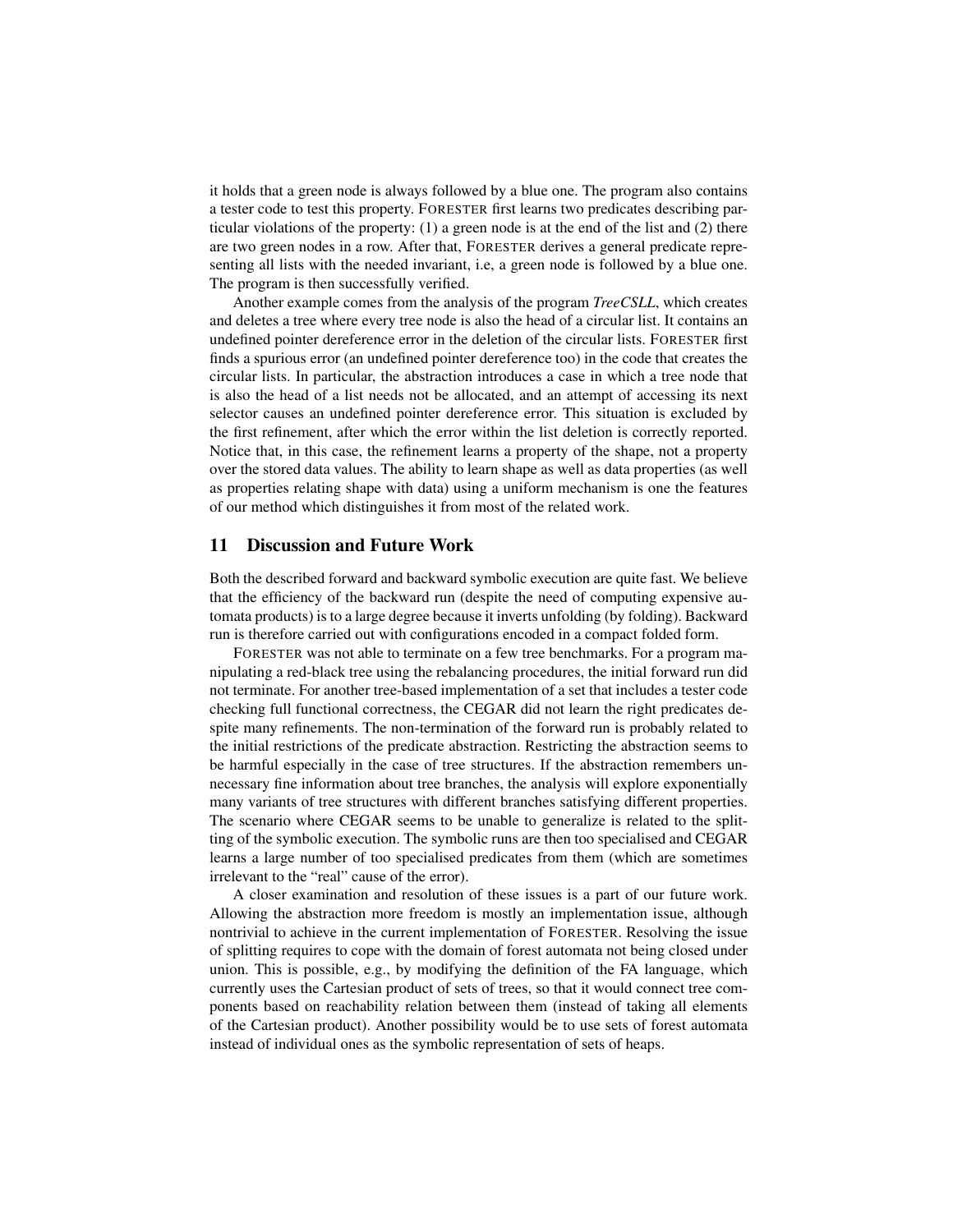#### References

- <span id="page-17-15"></span>1. Abdulla, P.A., Holík, L., Jonsson, B., Lengál, O., Trinh, C.Q., Vojnar, T.: Verification of heap manipulating programs with ordered data by extended forest automata. Acta Informatica 53(4), 357–385 (2016), <http://dx.doi.org/10.1007/s00236-015-0235-0>
- <span id="page-17-10"></span>2. Albarghouthi, A., Berdine, J., Cook, B., Kincaid, Z.: Spatial interpolants. In: Proc. of ESOP'15. LNCS, vol. 9032. Springer (2015)
- <span id="page-17-12"></span>3. Berdine, J., Cox, A., Ishtiaq, S., Wintersteiger, C.: Diagnosing abstraction failure for separation logic-based analyses. In: Proc. of CAV'12. LNCS, vol. 7358. Springer (2012)
- <span id="page-17-11"></span>4. Beyer, D., Henzinger, T.A., Théoduloz, G.: Lazy shape analysis. In: Proceedings of the 18th International Conference on Computer Aided Verification—CAV'06. LNCS, vol. 4144, pp. 532–546. Springer (2006)
- <span id="page-17-13"></span>5. Botinčan, M., Dodds, M., Magill, S.: Refining existential properties in separation logic analyses. Tech. Rep. arXiv:1504.08309 (2015)
- <span id="page-17-14"></span>6. Bouajjani, A., Habermehl, P., Moro, P., Vojnar, T.: Verifying Programs with Dynamic 1- Selector-Linked Structures in Regular Model Checking. In: Proc. of TACAS'05. LNCS, vol. 3440. Springer (2005)
- <span id="page-17-3"></span>7. Bouajjani, A., Habermehl, P., Rogalewicz, A., Vojnar, T.: Abstract Regular Tree Model Checking of Complex Dynamic Data Structures. In: Proc. of SAS'06. LNCS, vol. 4134. Springer (2006)
- <span id="page-17-6"></span>8. Bouajjani, A., Bozga, M., Habermehl, P., Iosif, R., Moro, P., Vojnar, T.: Programs with lists are counter automata. Formal Methods in System Design 38(2), 158–192 (2011)
- <span id="page-17-4"></span>9. Bouajjani, A., Drăgoi, C., Enea, C., Sighireanu, M.: Accurate invariant checking for programs manipulating lists and arrays with infinite data. In: Proceedings of the 10th International Symposium on Automated Technology for Verification and Analysis—ATVA'12. LNCS, vol. 7561, pp. 167–182. Springer (2012)
- <span id="page-17-2"></span>10. Bouajjani, A., Habermehl, P., Rogalewicz, A., Vojnar, T.: Abstract regular (tree) model checking. International Journal on Software Tools for Technology Transfer 14(2), 167–191 (2012)
- <span id="page-17-7"></span>11. Chang, B.Y.E., Rival, X., Necula, G.C.: Shape analysis with structural invariant checkers. In: Proceedings of the 14th International Static Analysis Symposium—SAS'07. LNCS, vol. 4634, pp. 384–401. Springer (2007)
- <span id="page-17-5"></span>12. Deshmukh, J., Emerson, E., Gupta, P.: Automatic Verification of Parameterized Data Structures. In: Proc. of TACAS'06. LNCS, vol. 3920. Springer (2006)
- <span id="page-17-8"></span>13. Dudka, K., Peringer, P., Vojnar, T.: Byte-precise verification of low-level list manipulation. In: Proceedings of the 20th International Static Analysis Symposium—SAS'13. LNCS, vol. 7935, pp. 215–237. Springer (2013)
- <span id="page-17-0"></span>14. Habermehl, P., Holík, L., Rogalewicz, A., Šimáček, J., Vojnar, T.: Forest automata for verification of heap manipulation. Formal Methods in System Design 41(1), 83–106 (2012)
- <span id="page-17-9"></span>15. Heinen, J., Noll, T., Rieger, S.: Juggrnaut: Graph grammar abstraction for unbounded heap structures. In: Proceedings of the 3rd International Workshop on Harnessing Theories for Tool Support in Software—TTSS'09. ENTCS, vol. 266, pp. 93–107. Elsevier (2010)
- <span id="page-17-16"></span>16. Holík, L., Hruška, M., Lengál, O., Rogalewicz, A., Vojnar, T.: Counterexample validation and interpolation-based refinement for forest automata. Tech. Rep. FIT-TR-2016-03 (2016), [http://www.fit.vutbr.cz/˜lengal/pub/FIT-TR-2016-03.pdf](http://www.fit.vutbr.cz/~lengal/pub/FIT-TR-2016-03.pdf)
- <span id="page-17-1"></span>17. Holík, L., Lengál, O., Rogalewicz, A., Šimáček, J., Vojnar, T.: Fully automated shape analysis based on forest automata. In: Proceedings of the 25th International Conference on Computer Aided Verification—CAV'13. LNCS, vol. 8044, pp. 740–755. Springer (2013)